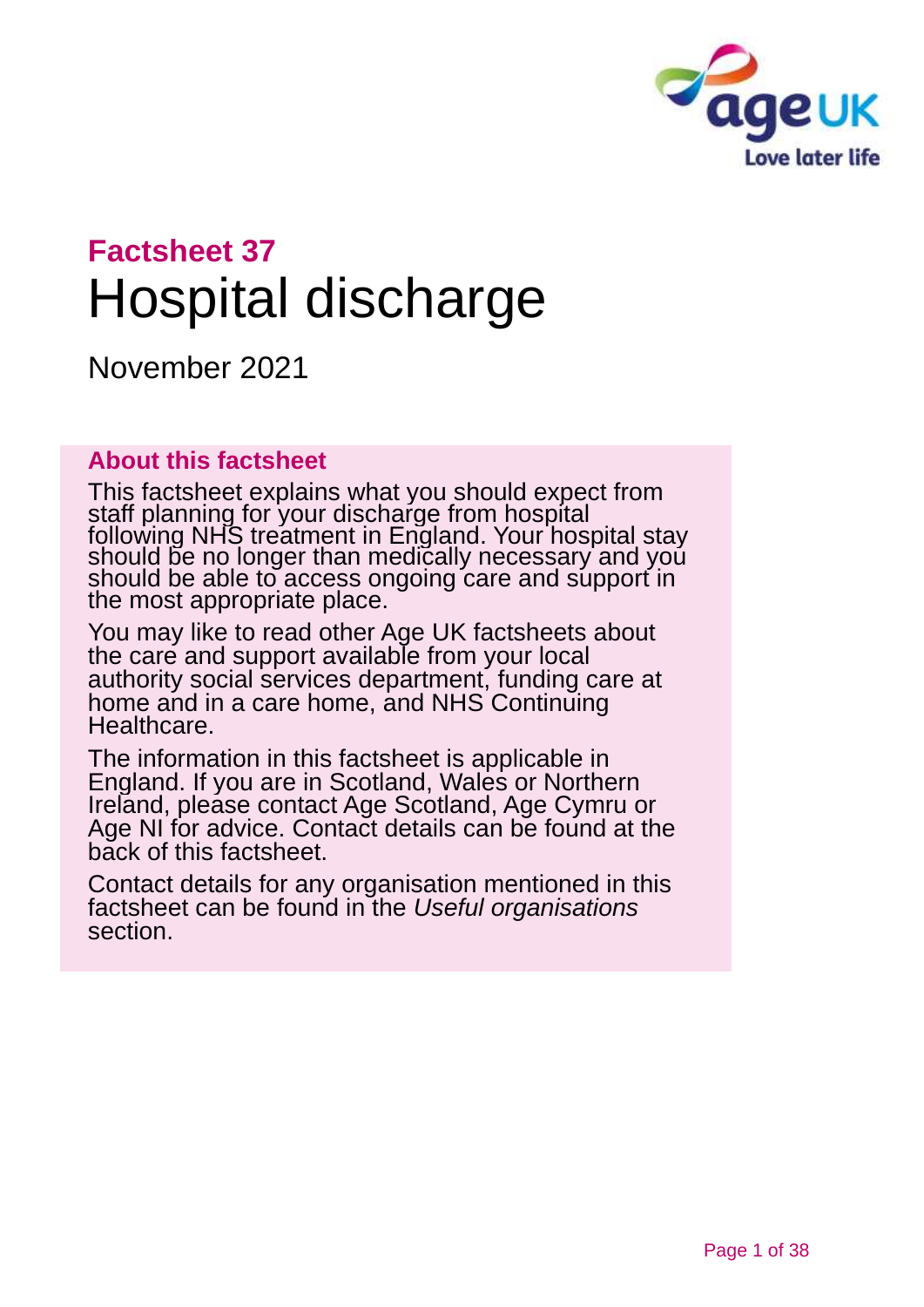## **Contents**

| <b>Recent developments</b><br>1                                  | 4               |
|------------------------------------------------------------------|-----------------|
| 2 Introduction                                                   | 4               |
| 3 Hospital discharge – key steps                                 | 4               |
| 4 Going into hospital                                            | 7               |
| 4.1 Planned admissions                                           | $\overline{7}$  |
| 4.2 Emergency admissions                                         | 8               |
| 5 Your hospital stay                                             | 9               |
| 5.1 Your rights in hospital                                      | 9               |
| 5.2 Making decisions about treatment and care                    | 11              |
| 5.3 Involving your family or carer                               | 12 <sub>2</sub> |
| 5.4 Supporting a patient living with dementia                    | 12 <sub>2</sub> |
| 5.5 Benefits while in hospital                                   | 13              |
| 5.6 If your treatment is not funded by the NHS                   | 14              |
| 6 Arranging discharge                                            | 15              |
| 6.1 Discharge to assess                                          | 15              |
| 7 Assessing need for long-term support                           | 16              |
| 7.1 Social care needs assessment                                 | 17              |
| 7.1.1 Eligibility for care and support                           | 17              |
| 7.1.2 Assess your carer's needs and eligibility for<br>support   | 18              |
| 7.1.3 Planning and arranging care                                | 18              |
| 7.1.4 When your local authority has a duty to<br>meet your needs | 18              |
| 7.1.5 When you must make your own care<br>arrangements           | 19              |
| 7.1.6 If your needs do not meet eligibility criteria             | 20              |
| 7.2 NHS Continuing Healthcare                                    | 20              |
| 8 Paying for social care                                         | 21              |
| 8.1 Paying for care at home                                      | 22              |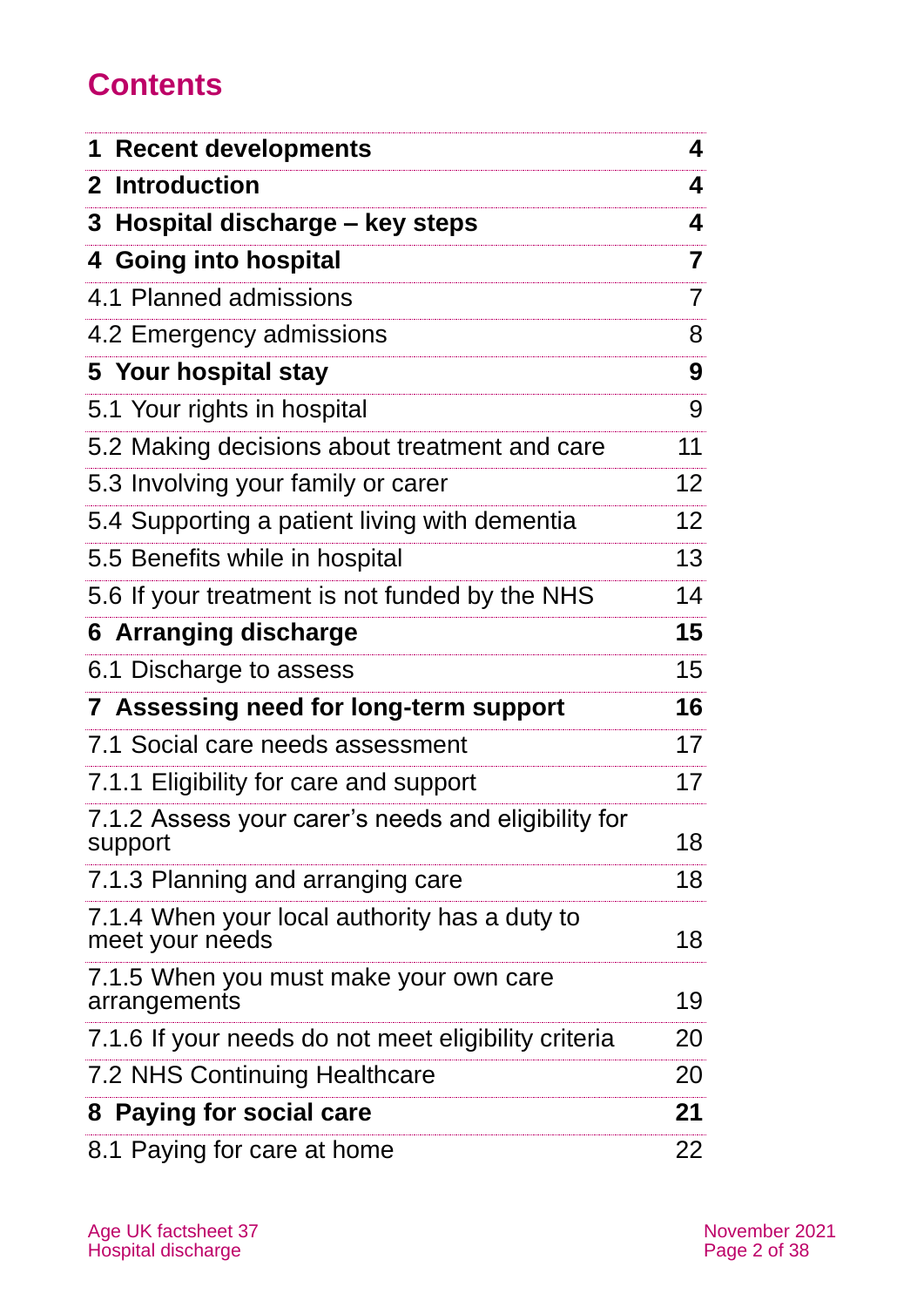| 8.2 Paying for care in a care home               | 22 |
|--------------------------------------------------|----|
| <b>9 Support options</b>                         | 23 |
| 9.1 Short term support to maximise your recovery | 23 |
| 9.2 NHS services                                 | 25 |
| 9.3 Going home                                   | 26 |
| 9.4 Moving to a care home                        | 27 |
| 9.5 Palliative care support                      | 28 |
| 9.6 Sheltered housing or adapting accommodation  | 29 |
| 10 Reviewing your care and support needs         | 29 |
| 11 Providing feedback on discharge               | 29 |
| 12 Raising concerns or making a complaint        | 30 |
| 13 Hospital discharge - legislation and          |    |
| guidance                                         | 31 |
| Useful organisations                             | 33 |
| Age UK                                           | 37 |
| Support our work                                 | 37 |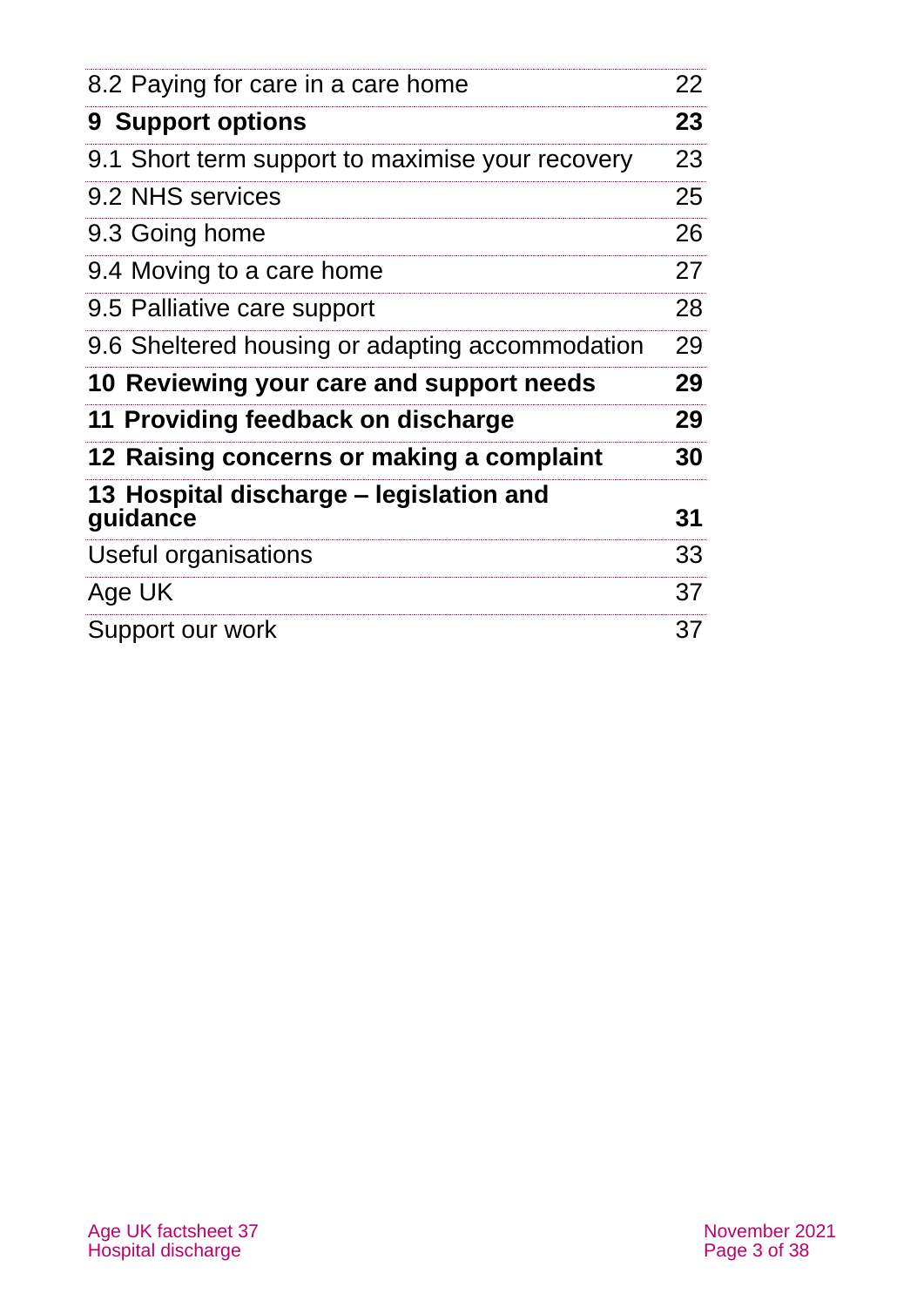## <span id="page-3-0"></span>**1 Recent developments**

The national discharge fund which offered up to four weeks paid care for new or enhanced packages of care upon hospital discharge ended on 31 March 2022. NHS England still expects discharge to assess pathways (see [section 6.1\)](#page-14-1) to continue and develop within local budgets.

## <span id="page-3-1"></span>**2 Introduction**

If your hospital admission is *planned*, your stay and abilities on leaving are more predictable. *Planned*  NHS-funded treatment is generally provided in an NHS hospital but may be provided in a private hospital.

An *emergency admission* brings more uncertainty, but staff should follow steps to ensure your stay is no longer than necessary, and you receive the right care and support, once a doctor says you are ready to leave.

This factsheet covers NHS-funded treatment in England, with the focus on managing your discharge following an *emergency admission*.

## <span id="page-3-2"></span>**3 Hospital discharge – key steps**

Staff should:

- **1** Explain and provide information about the discharge process in a format you can understand and engage with, soon after admission.
- **2** Start discharge planning once you have a diagnosis and treatment plan. Ask about and take account of your home circumstances, involving you (and your carer or family as appropriate) at all stages.
- **3** Review your needs regularly and share the criteria the doctor will use to decide you are ready to be discharged, where they think you are likely to be discharged to, and when. The aim is to discharge you on the day a doctor says you are clinically ready to leave hospital.
- **4** If you have no formal care needs, facilitate your discharge home.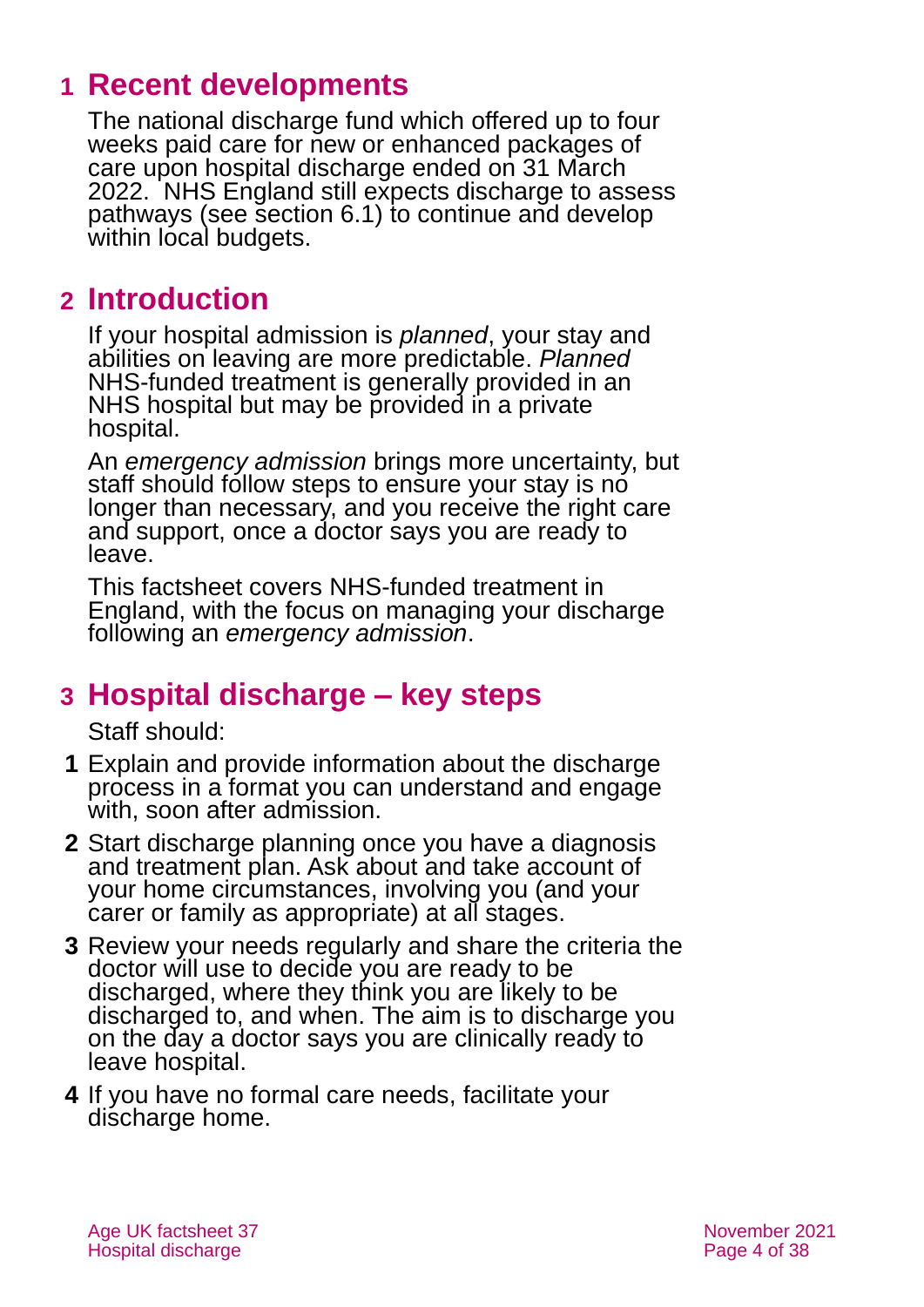- **5** If likely to need ongoing support, appoint a case manager to arrange where you are discharged to. This may be to your own home or a residential setting such as a community hospital or care home. There should also be settle-in support, if needed, when you arrive.
- **6** If you could benefit from support to recover further, arrange an assessment the same or next day to identify and agree a short-term recovery and support plan with you. Review progress regularly, followed by consideration of your long-term care needs.
- **7** If not likely to recover further, conduct an assessment of your long-term care needs and discuss how these might be met.
- **8** If your partner or carer will provide ongoing care and support on discharge, explain their right to a separate carer's assessment.

The flow chart on the following page summarises this journey.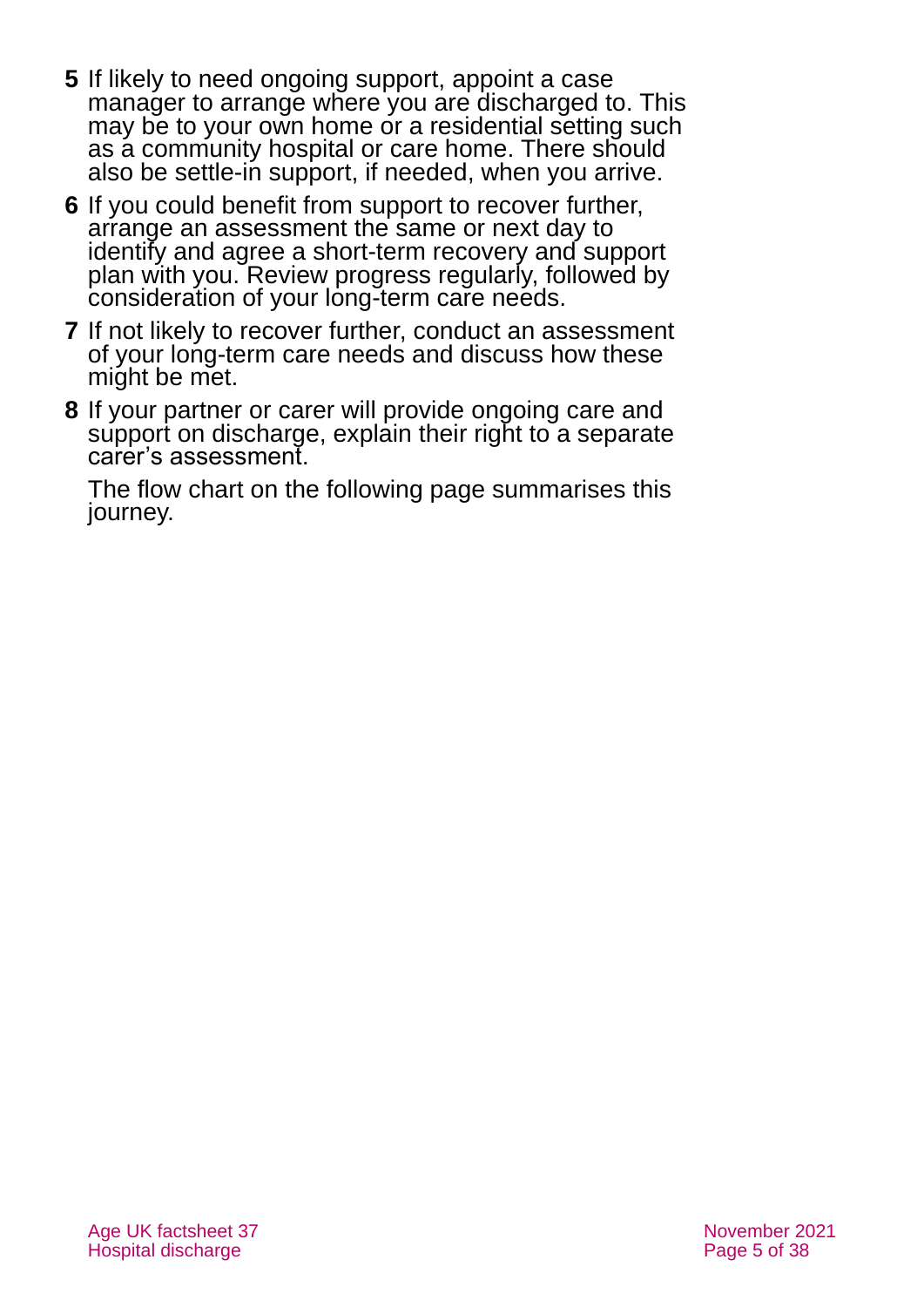## **Hospital discharge pathway**

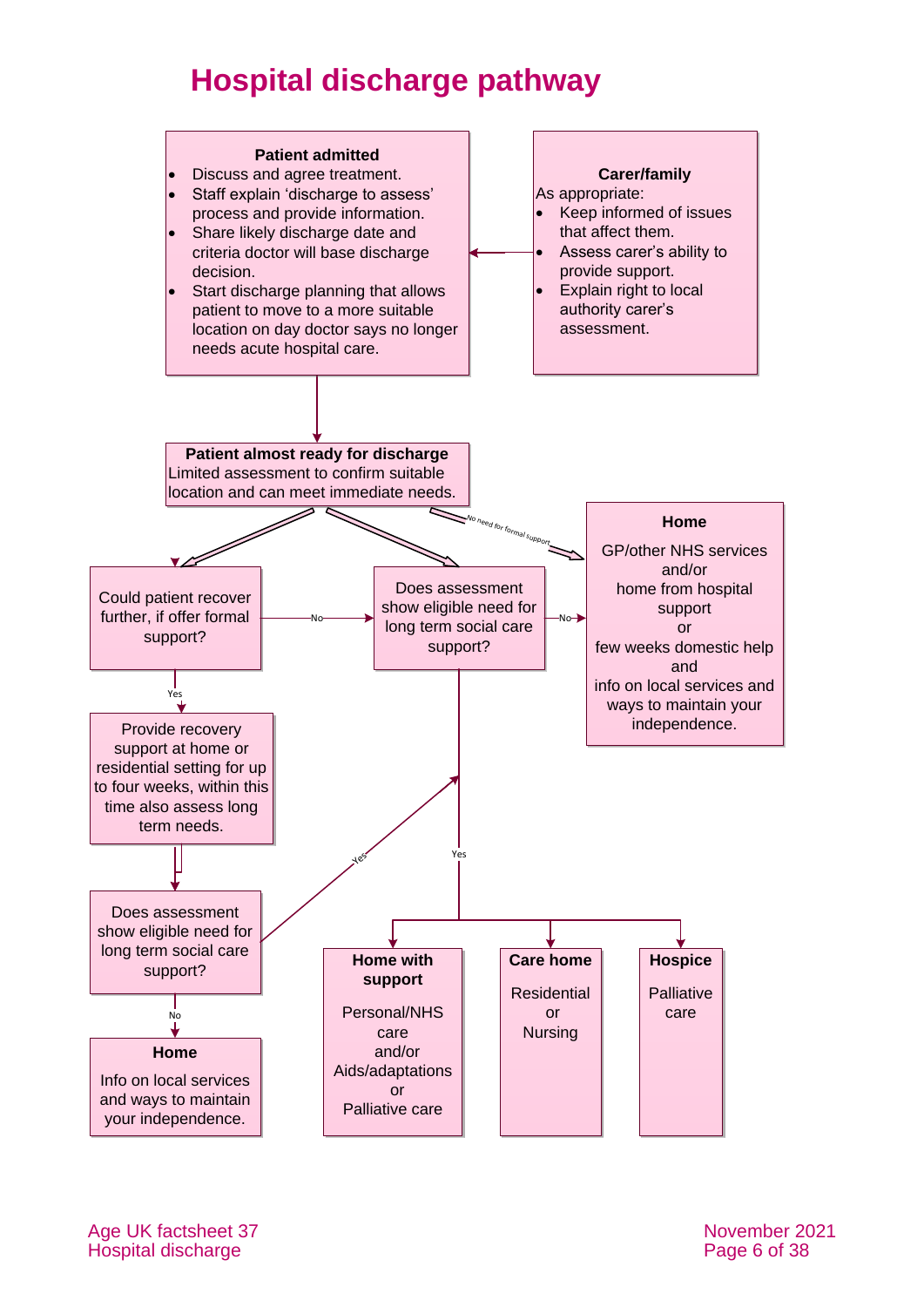## <span id="page-6-0"></span>**4 Going into hospital**

#### **4.1 Planned admissions**

A GP referral to a hospital consultant results in an outpatient appointment. The referral letter should explain, and the hospital should respond to, any communication needs you have. Appointment letters and information can be sent in large print, easy read, Braille, or audio.

The hospital must ensure you can take an active part in discussions at your appointment and may need to arrange a British Sign Language interpreter, lip reader, deaf blind interpreter, or advocate. If English is not your first or preferred language, the hospital can invite a registered interpreter to assist you. The hospital may ask you to consider a telephone or video appointment.

The consultant may want to arrange further tests to reach a diagnosis before discussing treatment options with you.

#### **Questions to ask the consultant at an outpatient appointment**

- ⚫ Do I need further tests? If so, what are they for? Where and when can I have them? How long before I get the results and how will I get them?
- ⚫ What treatment would you recommend and why? Under the *Equality Act 2010,* it is unlawful for doctors, without good or sufficient reason, to offer or provide inferior treatment or refuse to provide treatment at all, solely because of your age. Age can play a part but staff should take into account your *'biological'* age (how well your vital organs and systems are working), not simply your *'chronological'* age (your age in years).
- ⚫ What are the benefits, side effects, risks and success rates of each treatment being proposed? How frequently is the treatment required?
- ⚫ What improvements can I expect with each treatment option? When might I start to notice improvements, and can I expect a full recovery?
- ⚫ What would be the consequences of doing nothing or waiting a while?
- ⚫ If I need further tests or treatment, will I be an inpatient or day patient?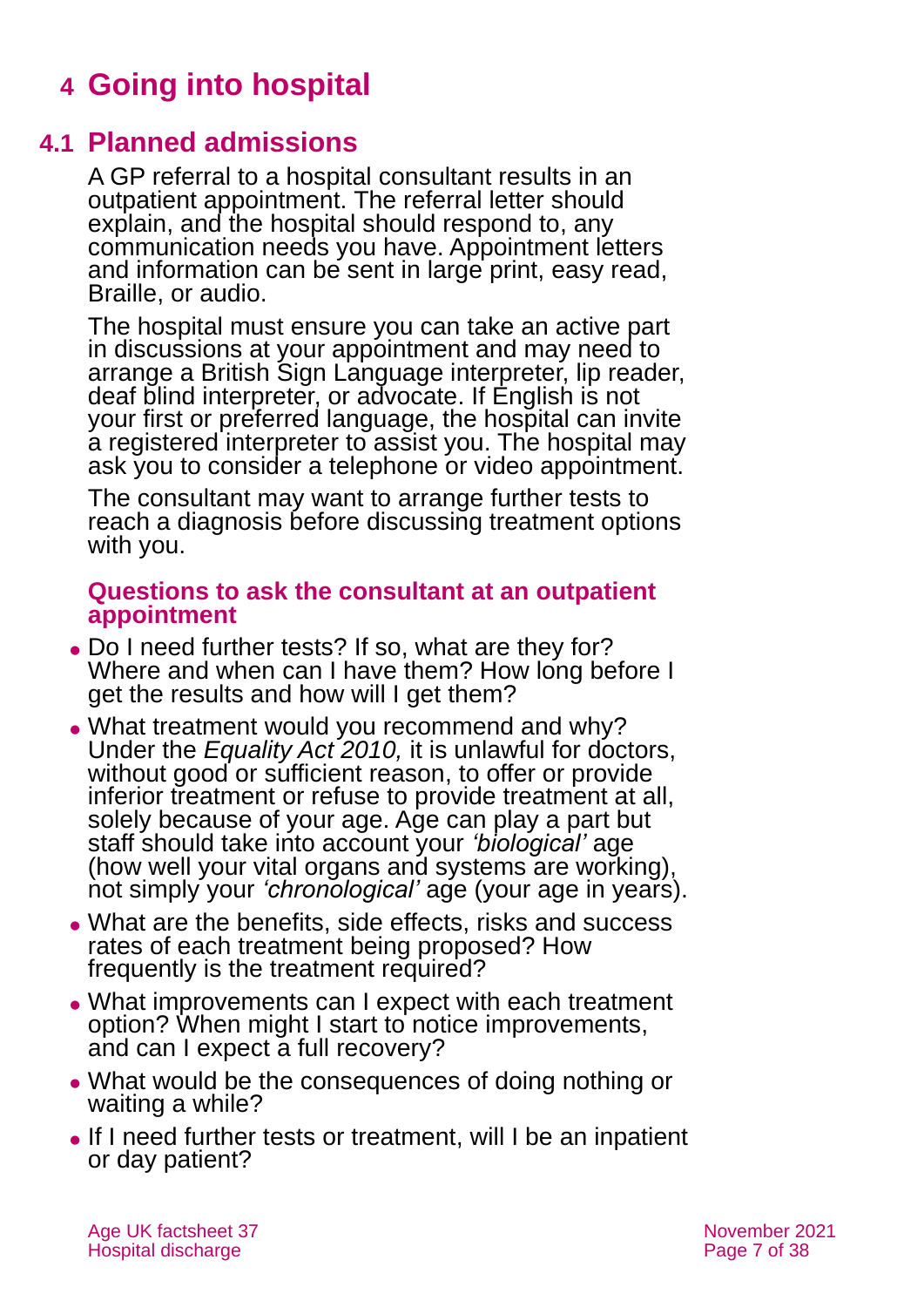- ⚫ If I am an inpatient, how long might I need to wait for treatment to begin and what is the likely length of my stay?
- Is there anything I can do before my treatment, while I am in hospital, and when I go home to support my recovery?
- ⚫ How long before I know if the treatment is working or has worked?
- ⚫ When will I be able to go about life as usual? Will I need help at home? If so, what type of help and for how long? Tell staff about your home environment and any help you currently receive. The more they know, the easier it is to ensure you have the right support on leaving hospital.
- Do you have written information about my health condition, treatment or national or local support groups? What websites would you recommend?

## **4.2 Emergency admissions**

Calling an ambulance or being taken to the Emergency Department (ED) does not always result in admission to hospital.

Following an assessment and initial treatment by ambulance paramedics or ED staff, you may:

- ⚫ be discharged and need no further treatment, or
- ⚫ be able to stay at, or return, home. Many ambulance services and EDs can contact a '*crisis response team*' who can arrange short term (48–72 hour) health and social care support at short notice. This can prevent unnecessary trips to ED and hospital admissions, or
- be moved to a special ward for tests or monitoring to help decide whether to discharge or admit you. This ward may be called a clinical decisions unit or medical assessment unit.

#### **Your Summary Care Record**

If you are registered with a GP, you have a Summary Care Record (SCR), unless you have chosen not to have one. This contains up-to-date information about your medicines, those you react badly to and any allergies. You can ask your GP to add information about your health and preferences for future care, to help doctors seeing you in an emergency situation.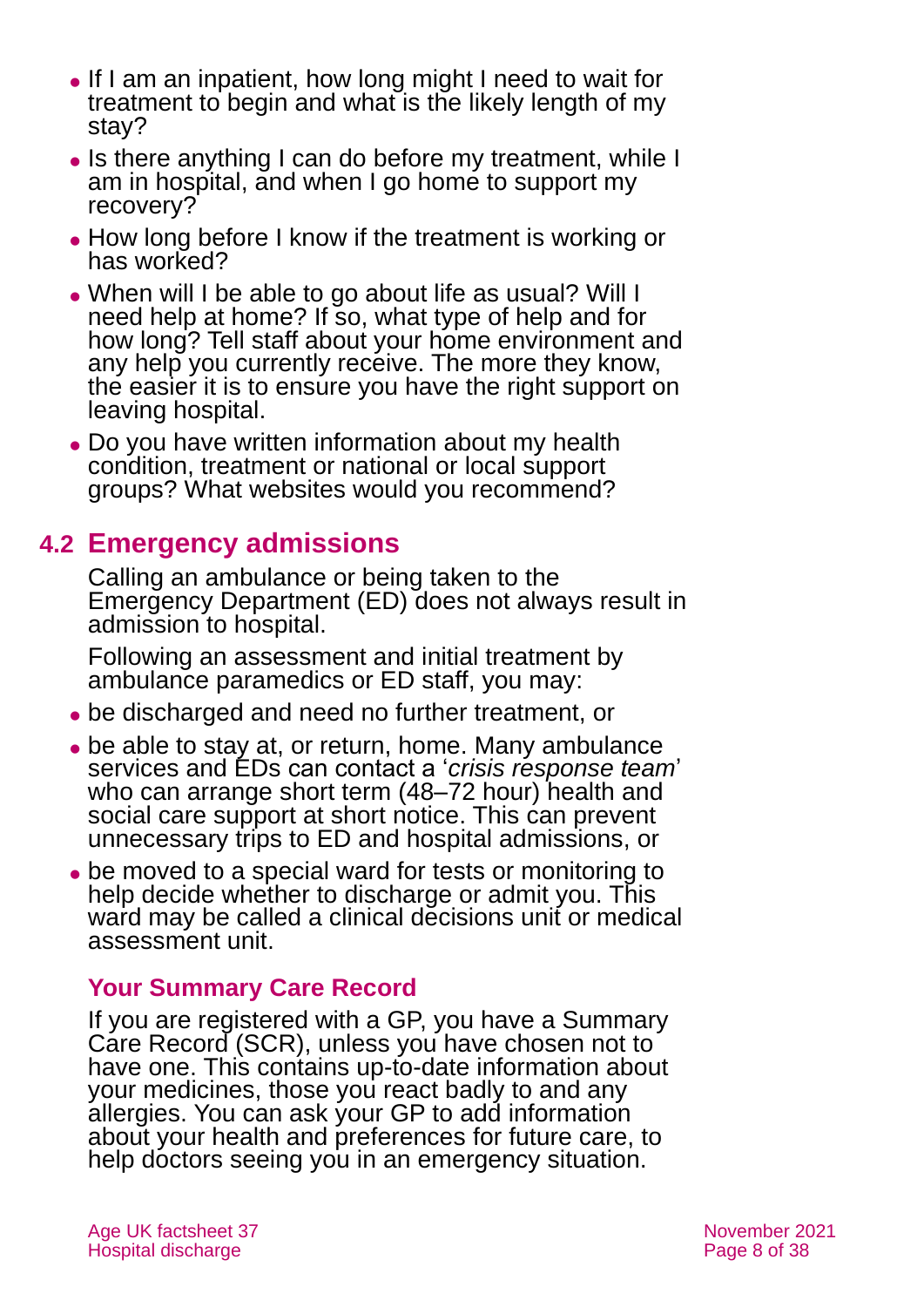If you cannot communicate with staff, having access to your SCR helps a doctor understand your health history, make a diagnosis and decide how to treat you. Only a doctor or health professional with special permission and a unique PIN number can see a SCR in emergency situations.

Where possible, they must ask your permission to view it. If you cannot give permission, for example because you are unconscious or have advanced dementia, staff must decide if it is in your *'best interests*' to look at your SCR.

#### **Admission assessment**

Many older people live with one or more health conditions. Whereas staff are likely to focus on the main reason for your arrival at hospital, it is important they enquire about your health more broadly. It may have a bearing on this admission and by identifying associated issues now, they may be able to initiate treatment and prevent problems in the future.

It could be that walking and completing everyday tasks have become more difficult and tiring. You may have had one or more falls recently, even though you were not injured. You may have developed bladder problems or noticed unintended weight loss or problems with your memory or thinking skills.

If this is the case, the doctor may decide to involve a specialist older persons' team in making a diagnosis, when discussing treatment options with you and when deciding your needs once discharged.

## <span id="page-8-0"></span>**5 Your hospital stay**

## **5.1 Your rights in hospital**

Your rights and responsibilities as a patient, and those of NHS staff who care for you, are set out in the [NHS](https://www.gov.uk/government/publications/the-nhs-constitution-for-england)  [Constitution.](https://www.gov.uk/government/publications/the-nhs-constitution-for-england) As a patient, you have various rights, including to:

- ⚫ receive services and not be discriminated against because of age, disability, gender reassignment, marriage and civil partnership, race, religion or belief, sex, or sexual orientation
- be treated with dignity and respect in accordance with your human rights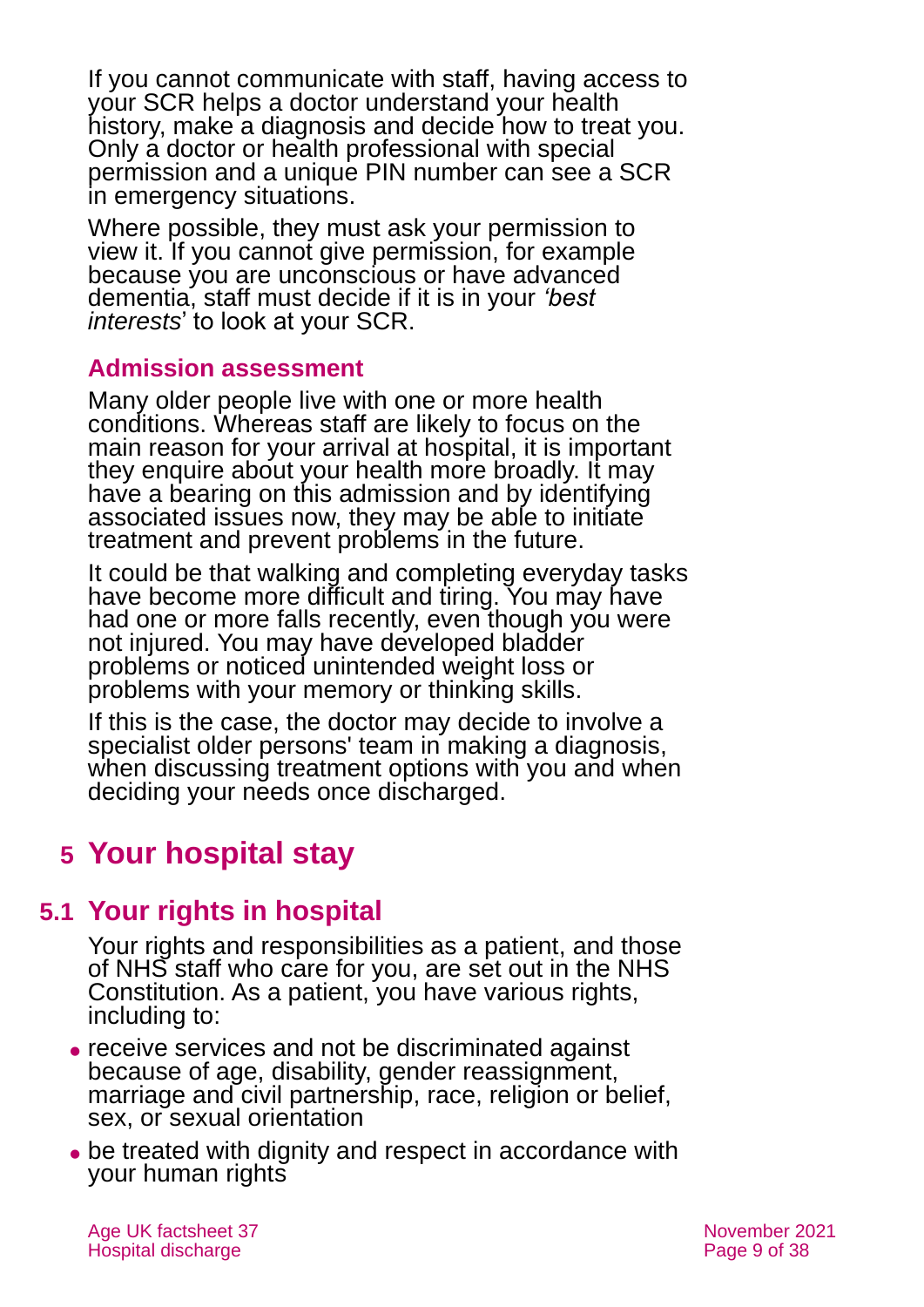- ⚫ be treated by appropriately qualified and experienced staff in a clean, safe and secure environment
- ⚫ be involved in planning and making decisions about your health and care, including end of life care, and be given information and support to allow you to do this, involving your family and carers as appropriate
- be given the chance to manage your own care and treatment
- be given information about the test and treatment options available to you, what they involve, and their risks and benefits
- accept or refuse treatment offered
- receive drugs and treatments approved by National Institute for Health and Care Excellence (NICE) that your doctor says are right for you
- ⚫ expect confidential information to be kept safe and secure
- ⚫ receive suitable and nutritious food and hydration to sustain good health and wellbeing
- ⚫ have any complaint you make about NHS services acknowledged within three working days and have it properly investigated.

### **Eating and drinking**

Eating and drinking enough is an important part of your recovery. Staff should place food and drink where you can reach it and if you need it, offer help to drink throughout the day and at mealtimes. Speak to the nurse in charge of the ward if you:

- need help choosing from, or filling in, the menu
- ⚫ need a special diet because of a heath condition or find menu choices unsuitable because of cultural, religious or personal preferences
- ⚫ need help cutting your food or opening cartons
- have trouble chewing your food.

Staff may weigh you on arrival and at regular intervals, so they can address concerns about your weight. They should ensure staff are aware of dietary and weight issues when arranging your discharge.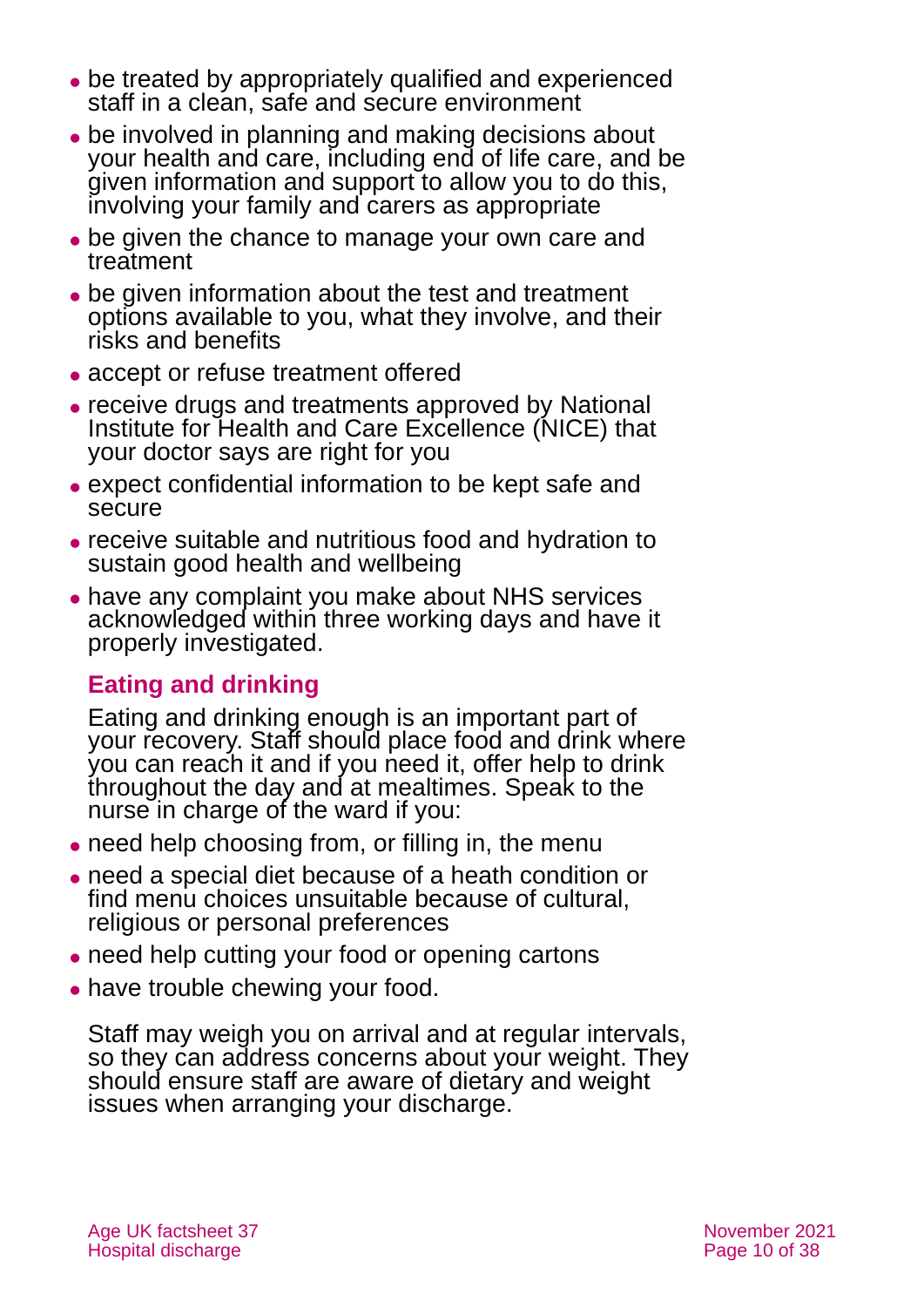## **5.2 Making decisions about treatment and care**

Staff must seek your permission to carry out tests, treatment or an assessment of your care needs and to share information about you with other professionals.

If you seem unable to make these decisions, staff can:

- ask family members or others important to you if you usually need help to make decisions
- ⚫ check if you registered a health and care decisions Lasting Power of Attorney (LPA); or
- ⚫ check if the Court of Protection has appointed a Welfare Deputy to act on your behalf.

They should ask if you have made an advance decision to refuse treatment.

#### **Best interest decisions**

If no one has been appointed to act on your behalf, and staff confirm you lack capacity to give consent or make a decision when it needs to be made, an appropriate member of staff must make a decision in your '*best interests*'. To inform their decision about your treatment or ongoing care, staff should consult people who appear to have a genuine interest in your welfare. This usually includes family and friends as they can provide valuable information about you and your circumstances.

If NHS or local authority staff must make a '*best interests*' decision on your behalf involving serious medical treatment, a permanent change of residence, or temporary one lasting more than eight weeks, and you do not have family or friends other than paid staff to consult about the decision, staff should appoint an Independent Mental Capacity Advocate (IMCA). The IMCA's role is to work with and support you, and make sure those working in your best interests know your wishes and feelings.

The *[Mental Capacity Act 2005](http://www.legislation.gov.uk/ukpga/2005/9/contents)* governs the rules to be followed if you lack capacity to make decisions for yourself and applies to anyone acting in your '*best interests*'. Doctors, nurses, social workers, other health professionals and support staff have a duty to ensure they are trained in its implementation. They are expected to understand it, as it relates to their own responsibilities.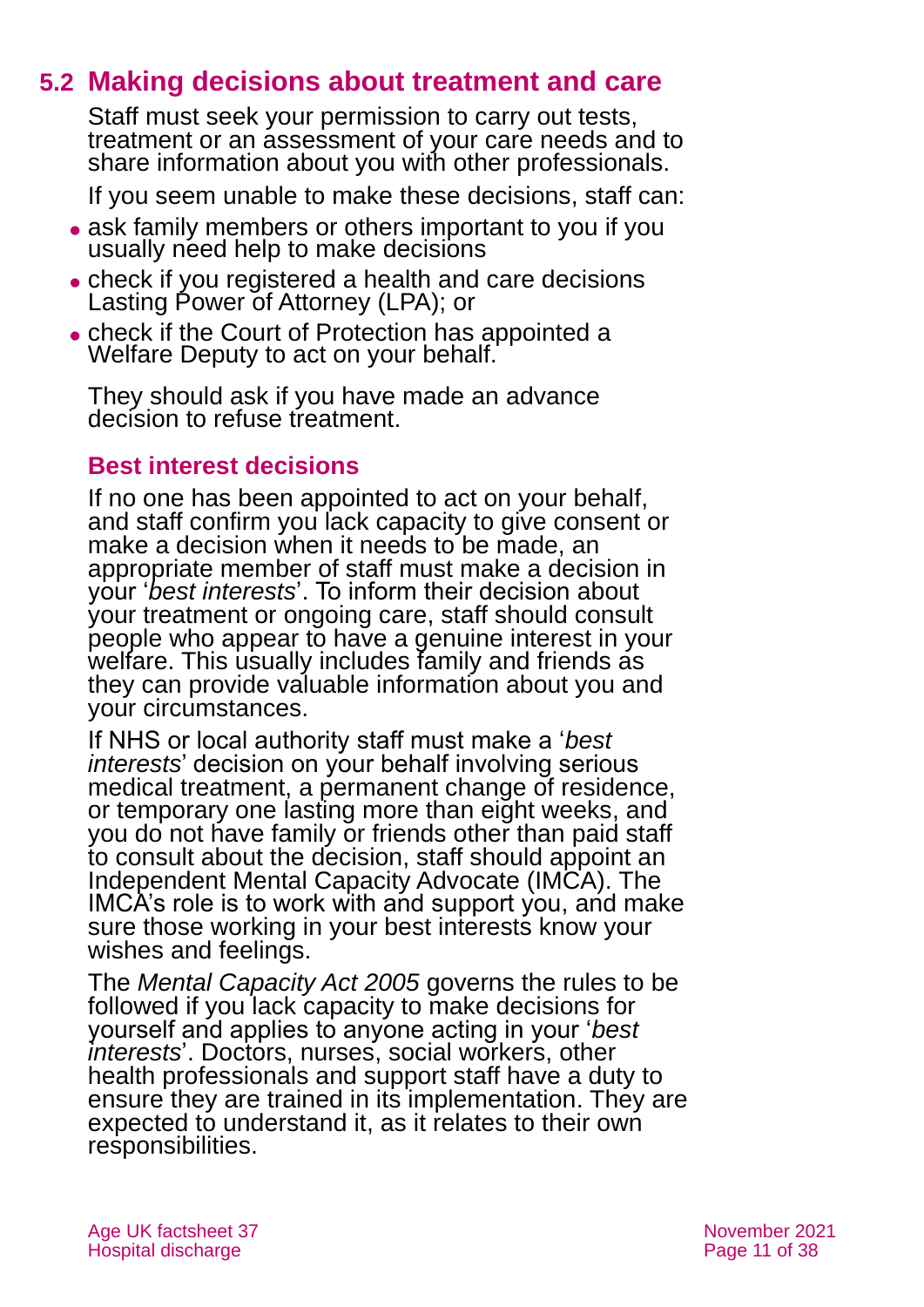The *Act* aims to protect people who cannot make certain decisions for themselves and empower them to make these decisions where possible. While you have mental capacity, you can arrange for someone you trust to be your attorney and make decisions on your behalf if, at some time in the future, you can no longer make them for yourself.

For information about attorneys, see factsheet 22, *[Arranging for someone to make decisions on your](https://www.ageuk.org.uk/globalassets/age-uk/documents/factsheets/fs22_arranging_for_someone_to_make_decisions_on_your_behalf_fcs.pdf?dtrk=true)  [behalf](https://www.ageuk.org.uk/globalassets/age-uk/documents/factsheets/fs22_arranging_for_someone_to_make_decisions_on_your_behalf_fcs.pdf?dtrk=true)*. For information about advance decisions to refuse treatment, see factsheet 72, *[Advance](https://www.ageuk.org.uk/globalassets/age-uk/documents/factsheets/fs72_advance_decisions_advance_statements_and_living_wills_fcs.pdf?dtrk=true)  [decisions, advance statements and living wills.](https://www.ageuk.org.uk/globalassets/age-uk/documents/factsheets/fs72_advance_decisions_advance_statements_and_living_wills_fcs.pdf?dtrk=true)*

### **5.3 Involving your family or carer**

On admission, most hospitals ask who you would like them to contact in an emergency. If you want your family or carer to be informed or involved in discussions about your treatment or discharge arrangements, tell hospital staff and ask them to record this in your notes.

If you lack capacity to make decisions about treatment and care and have registered a health and care attorney, staff should fully involve them, so they can make decisions on your behalf.

If you have not registered an attorney, staff must make a *'best interests'* decision on your behalf, and should consult your informal carer before doing this. Staff should give your carer information to enable them to safely carry out tasks they agree to undertake.

If family members are responsible for making arrangements to meet your ongoing care needs, staff should provide information so they understand the type of care to look for, for example, whether you need a residential or nursing home.

### **5.4 Supporting a patient living with dementia**

Time spent in an A&E department or hospital ward can be frightening and confusing for people with memory problems or dementia. If you have dementia, it is helpful for your family to share information with staff about how dementia affects you. This helps them provide appropriate care and helps you get maximum benefit from a hospital stay.

Age UK factsheet 37 November 2021 Hospital discharge **Page 12 of 38**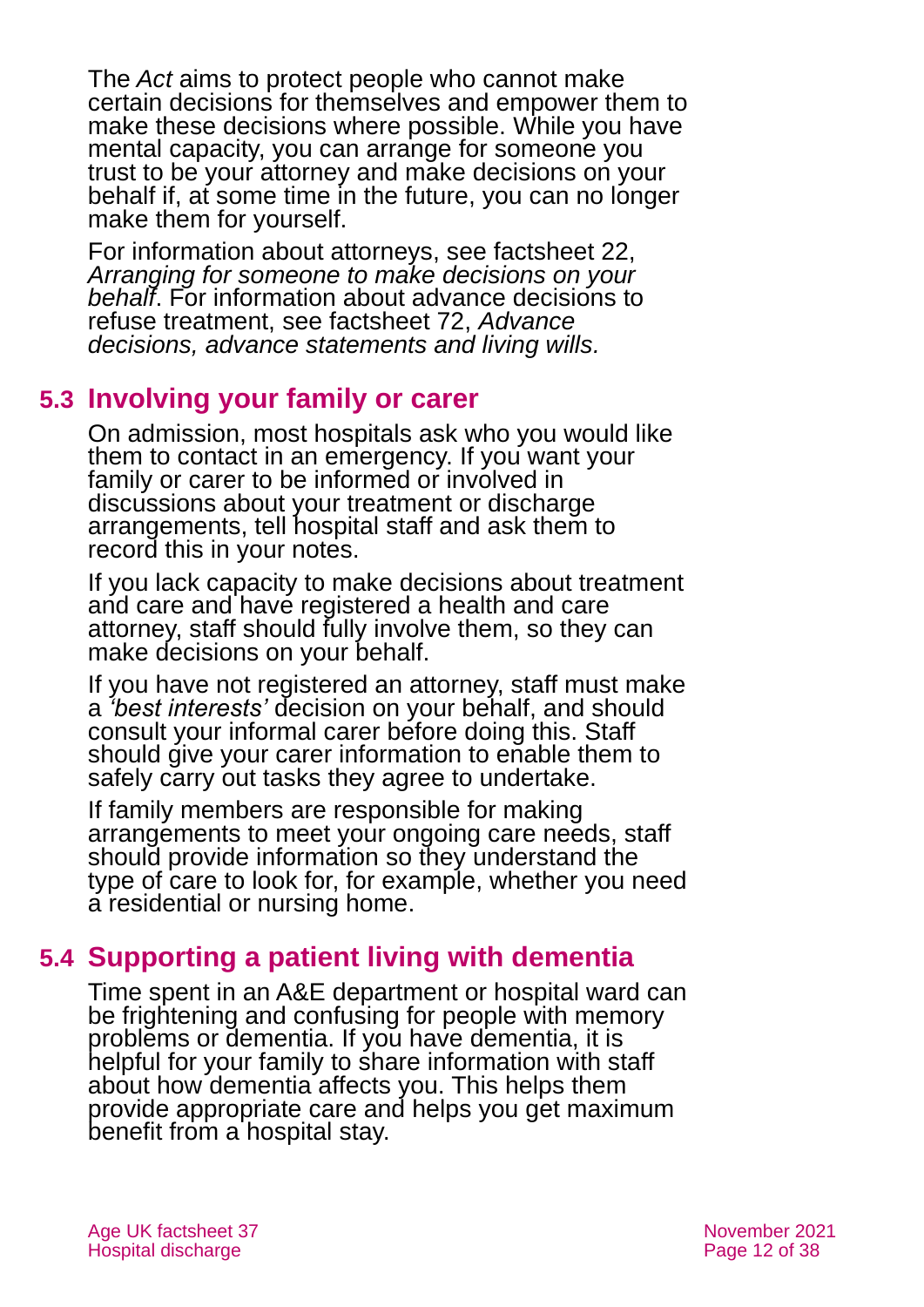This can include letting staff know what name you like to be called, any sight or hearing difficulties, usual routines, food preferences, help needed with eating and drinking, sleeping preferences, pain you may experience, what might agitate you and what calms and reassures you.

You or family/carer can record this information in a leaflet '*[This is me](https://www.alzheimers.org.uk/info/20033/publications_and_factsheets/680/this_is_me)*' available from the [Alzheimer's](#page-32-0)  [Society.](#page-32-0)

The hospital may have its own initiative for staff or may support national schemes such as:

- ⚫ **[the Butterfly Scheme](http://butterflyscheme.org.uk/)**. A family carer whose mother had dementia created this scheme that has been adopted by many hospitals. It aims to improve the care, safety and wellbeing of people with dementia while in hospital. For more information see [www.butterflyscheme.org.uk/](http://www.butterflyscheme.org.uk/)
- ⚫ **[John's Campaign](http://johnscampaign.org.uk/#/)**. A campaign to encourage hospitals to recognise the expertise of family members caring for someone with dementia and how working with them, throughout a hospital stay and when planning discharge, benefits the patient and hospital staff. For more information see <http://johnscampaign.org.uk/>

[Face coverings](https://www.england.nhs.uk/2021/07/nhs-patients-staff-and-visitors-must-continue-to-wear-face-coverings-in-healthcare-settings/) are still a requirement while visiting hospital premises. Check with the hospital before visiting or go to the hospital website for information on ward visiting policy.

## **5.5 Benefits while in hospital**

If you receive Attendance Allowance (AA), Disability Living Allowance (DLA) or Personal Independence Payment (PIP)**,** tell the Disability Service Centre when you go into and come home from hospital.

Payment is suspended once you have been in hospital for more than 28 days, including the day of admission. If you transfer from hospital to a care home or community hospital for free short-term support, as described in [section 6.1,](#page-14-1) this counts towards the 28 day limit.

Payment of AA, DLA or PIP should resume on leaving hospital or at the end of free short-term support, unless you start receiving local authority funding for a permanent place in a care home.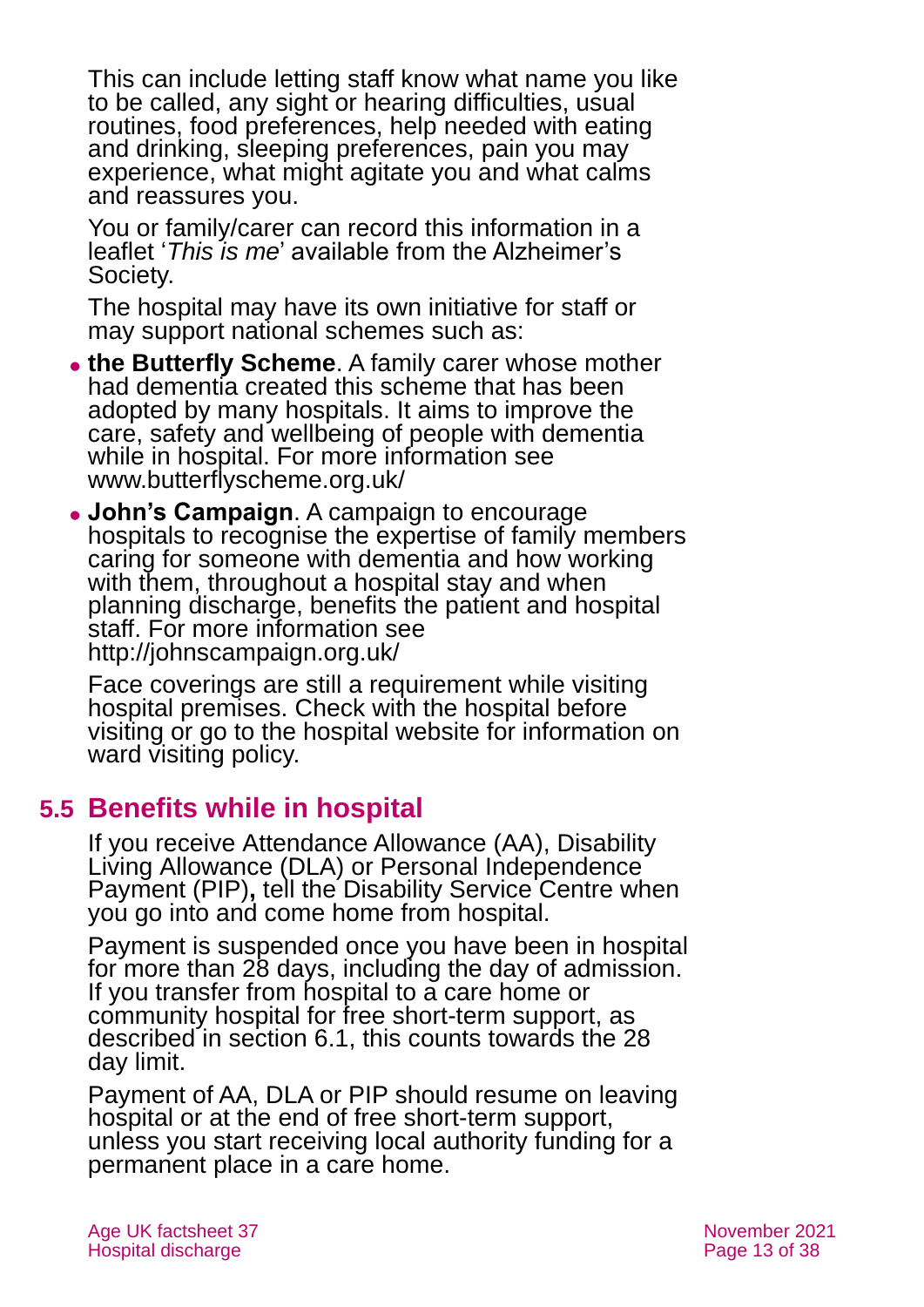If you receive Carers Allowance (CA) and go into hospital, it stops after 12 weeks. Tell the Carers Allowance Unit when you go in and when you come home. If someone receives CA for looking after you and you go into hospital, their CA stops when your AA, DLA or PIP is suspended.

If you receive Pension Credit (PC) Guarantee Credit**,** suspension of these benefits can affect the amount of PC you receive. If your PC award stops, you may not be able to reclaim it if you are a couple and one of you is under State Pension age. See section 2.2 [factsheet](https://www.ageuk.org.uk/globalassets/age-uk/documents/factsheets/fs48_pension_credit_fcs.pdf)  48, *[Pension Credit](https://www.ageuk.org.uk/globalassets/age-uk/documents/factsheets/fs48_pension_credit_fcs.pdf)* for more information.

Your State Pension is paid as usual while you are in hospital.

Contact your local Age UK with queries about benefits while in hospital.

### **5.6 If your treatment is not funded by the NHS**

If you pay for planned treatment in a private hospital or are arranging it through an insurance plan, ask the consultant about the hospital's discharge procedure. Find out if personal care or other daily tasks might be a problem for you. Ask what post-discharge support the hospital provides and whether they provide aids for use in the short term, to help with mobility or ensure your safety, if you need them.

You have a right to an assessment by your local authority where it appears you may have needs for care and support. Social services staff are not based in private hospitals, so contact your local authority social services department once you have a confirmed admission date. Explain the kind of support the consultant says you may need and for how long, which could indicate if your needs are likely to meet eligibility criteria.

Social services have a duty to meet your needs if they meet eligibility criteria. You may have to pay towards the cost of services they arrange, see [section](#page-20-0) 8. If likely to need help but are not eligible for local authority support, you can contact a private care agency.

Your local Age UK may offer practical support to people newly discharged from hospital or have details of voluntary organisations that could help. There may be a charge for this type of support.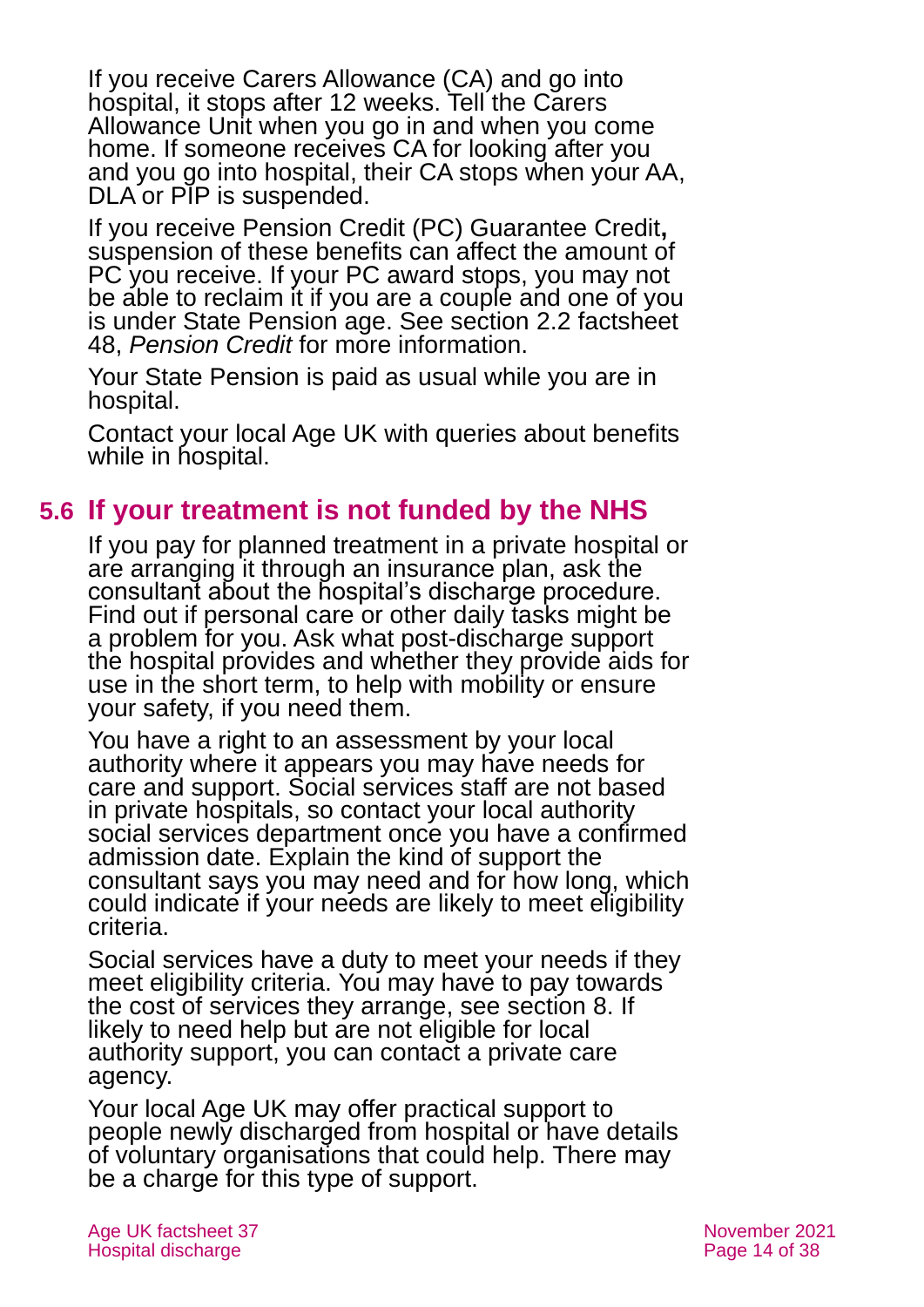## <span id="page-14-0"></span>**6 Arranging discharge**

Staff should, as soon as possible, provide you (and your partner or family if appropriate) with information about criteria the doctor will use to decide when you are ready to be discharged, where you are likely to move to and when. Staff must support you to be involved in discussions and decisions about your ongoing care needs and future care options.

#### <span id="page-14-1"></span>**6.1 Discharge to assess**

The process known as '*discharge to assess'* recognises people have different needs once they no longer need care in an acute hospital. Staying longer than necessary is not good for your recovery or wellbeing.

Staff are asked to arrange discharge on the day the doctor agrees you no longer need hospital care. **You cannot stay in hospital if you choose not to accept the care offered to you.**

This process identifies four types of patients. Those who:

- need minimal help on discharge
- ⚫ would benefit from short term support to recover further at home, before assessing their long-term care needs
- ⚫ would benefit from short term support to recover further in a residential setting, before assessing their long-term needs
- are unlikely to benefit from short term support and need ongoing nursing care, most probably in a nursing home.

#### **Minimal support on discharge**

Ward staff manage discharge of patients needing only minimal help, for example with transport home or to switch on heating. They can provide information on organisations who can help, for a few weeks, with tasks such as shopping. For more information, see [section](#page-25-0) 9.3.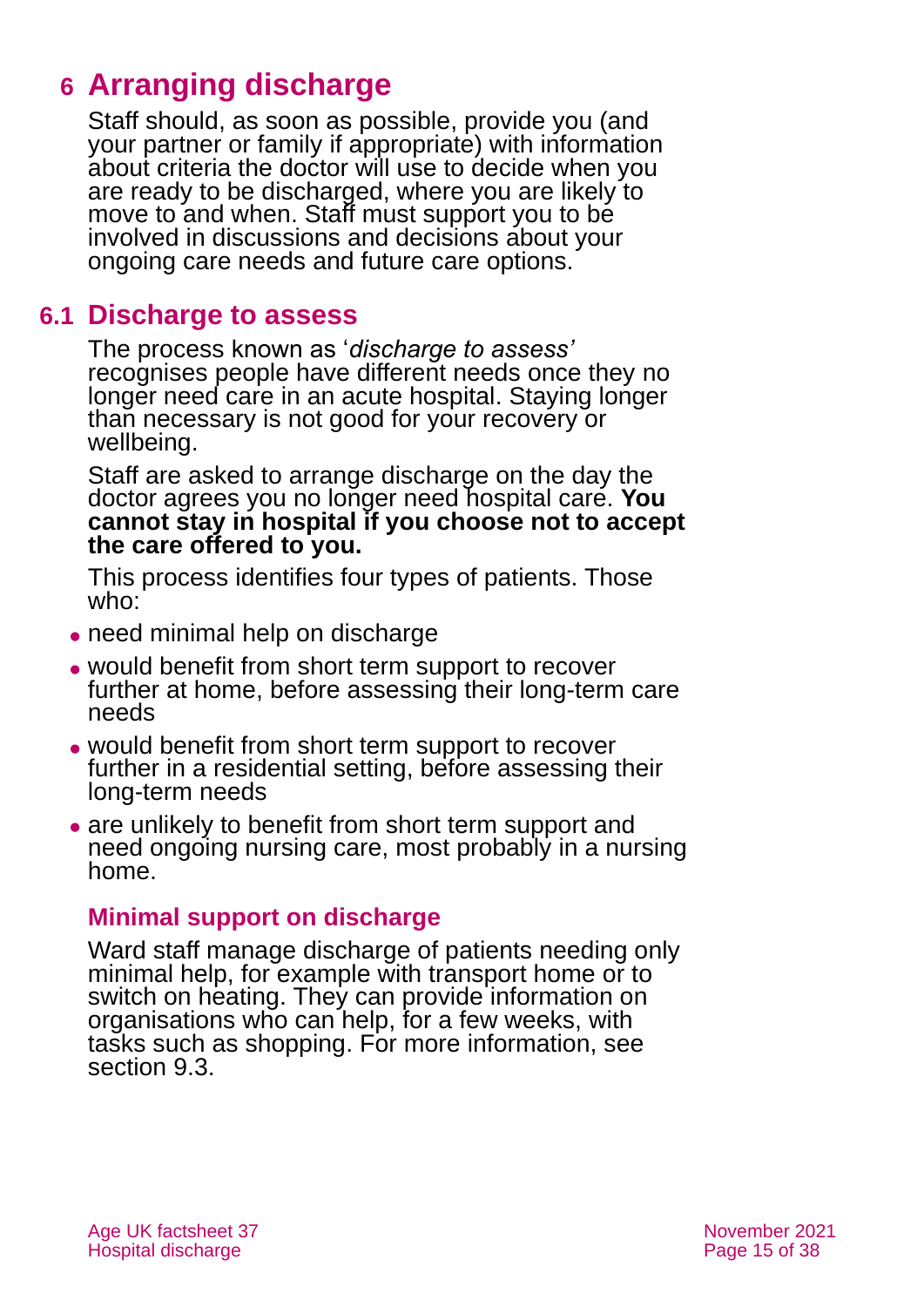#### **Support to recover further at home or in a residential setting**

You may have potential for further recovery when your need for hospital care finishes. You may benefit from support to maximise this recovery before staff assess your long-term needs.

If so, staff discuss with you what this might mean and appoint a case manager. The case manager arranges to discharge you to a more suitable location, any settle-in support you need, and for a health professional to visit you – either on the same or following day - to agree and arrange a short-term recovery and support plan. See [section 9.1.](#page-22-1)

If your needs are too great to return to your own home, you may be discharged to a residential setting such as a community hospital or care home. Support, over and above what you were receiving prior to your hospital stay, may be free of charge for a limited time. Check with the hospital discharge team how your care will be funded upon discharge.

#### **Unlikely to benefit from further support**

Ward staff will discuss your long-term needs with you and your family as appropriate. They should appoint a care manager to arrange discharge to a care home and a full needs assessment, so you can review your options and move to your long-term care home as soon as possible.

#### **Covid testing prior to discharge**

Staff should test you for Covid-19 prior to discharge to a care home. If you test positive, you should be discharged to a designated care setting in line with the government guidance: *[Discharge into care homes:](https://www.gov.uk/government/publications/designated-settings-for-people-discharged-to-a-care-home/discharge-into-care-homes-designated-settings)  [designated settings](https://www.gov.uk/government/publications/designated-settings-for-people-discharged-to-a-care-home/discharge-into-care-homes-designated-settings)*.

If you test negative, you may be required to isolate for 14 days following discharge in accordance with the government guidance: *[Coronavirus \(Covid-19\):](https://www.gov.uk/government/publications/coronavirus-covid-19-admission-and-care-of-people-in-care-homes) [admission and care of people](https://www.gov.uk/government/publications/coronavirus-covid-19-admission-and-care-of-people-in-care-homes) in a care homes*.

## <span id="page-15-0"></span>**7 Assessing need for long-term support**

Staff should not conduct assessments for long-term social care support or NHS Continuing Healthcare during an acute hospital stay.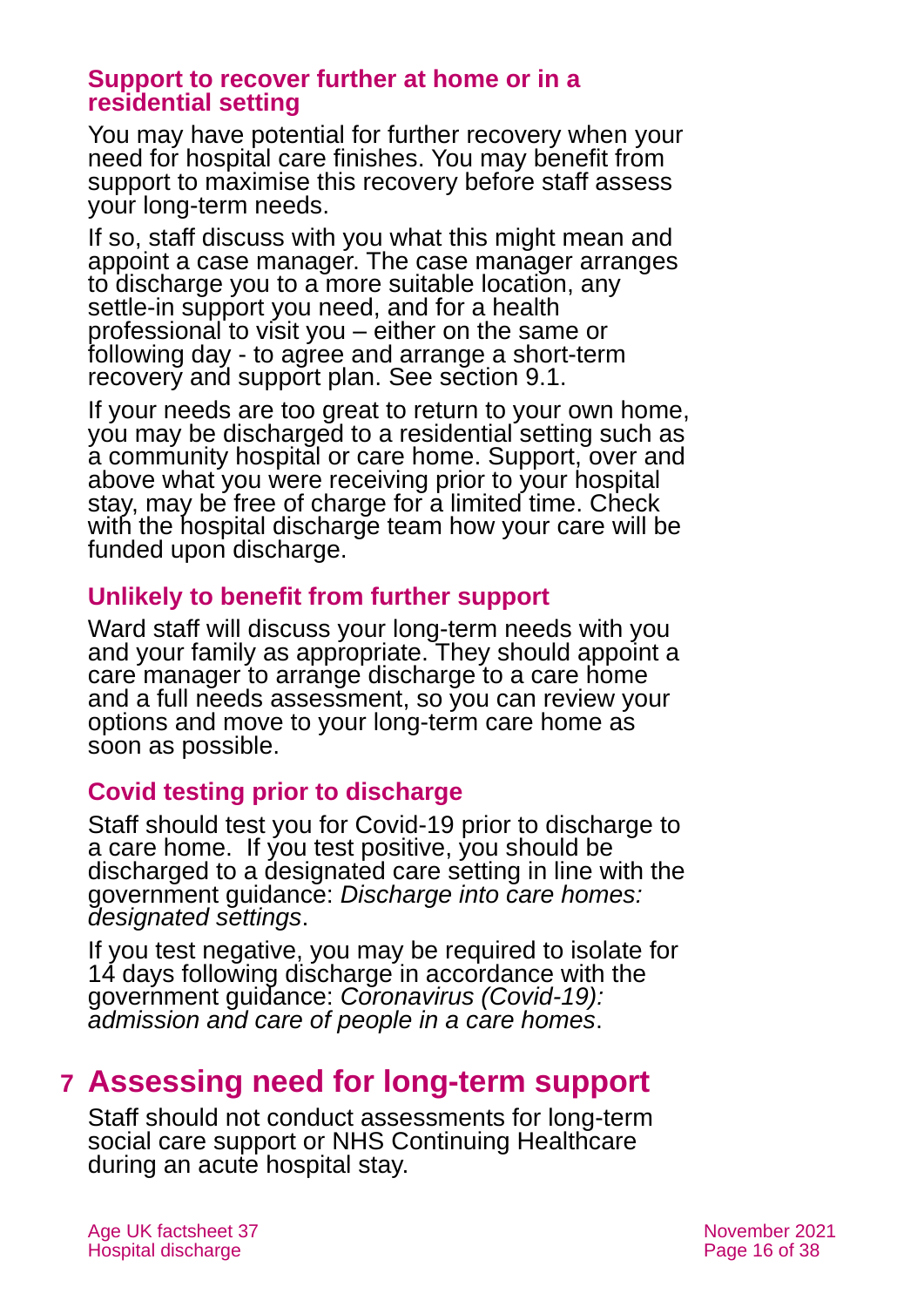If offered a period of NHS-funded recovery support, which can be for up to four weeks, your care manager should ensure staff are planning to conduct an assessment of your long-term needs during this period. If not complete within this time, care should remain free until it is.

#### **7.1 Social care needs assessment**

The assessment should involve you, appropriate NHS and social care staff, and family members or friends who act as your carer. The aim is to find out what care and support you think you need, whether you can do certain activities and to identify any NHS services you need. If you have a carer, you must be assessed as if you do not to establish your underlying eligibility for care and support.

This includes daily living activities such as washing and dressing, managing the toilet, managing and maintaining good nutrition, keeping your home in a habitable condition, engaging in activity that contributes to your wellbeing, such as keeping in touch with family and friends and making use of local transport and services.

#### **7.1.1 Eligibility for care and support**

In assessing eligibility, your ability to complete daily living activities is described as **'achieving desired outcomes'**. Staff must consider the ease or difficulty with which you manage these things, if you need help, whether doing them takes a lot longer than normal, causes pain or anxiety or puts someone else's safety at risk.

To be eligible, your needs must relate to a disability or illness and you must be unable to achieve at least two '**desired outcomes'** in your day-to-day life and this must have a significant impact on your wellbeing. When making their decision, it is your ability to do these tasks that is important. Staff must ignore the fact a carer may do some tasks for you.

For more information, see [factsheet 41,](https://www.ageuk.org.uk/globalassets/age-uk/documents/factsheets/fs41_how_to_get_care_and_support_fcs.pdf) *How to get [care and support](https://www.ageuk.org.uk/globalassets/age-uk/documents/factsheets/fs41_how_to_get_care_and_support_fcs.pdf)*.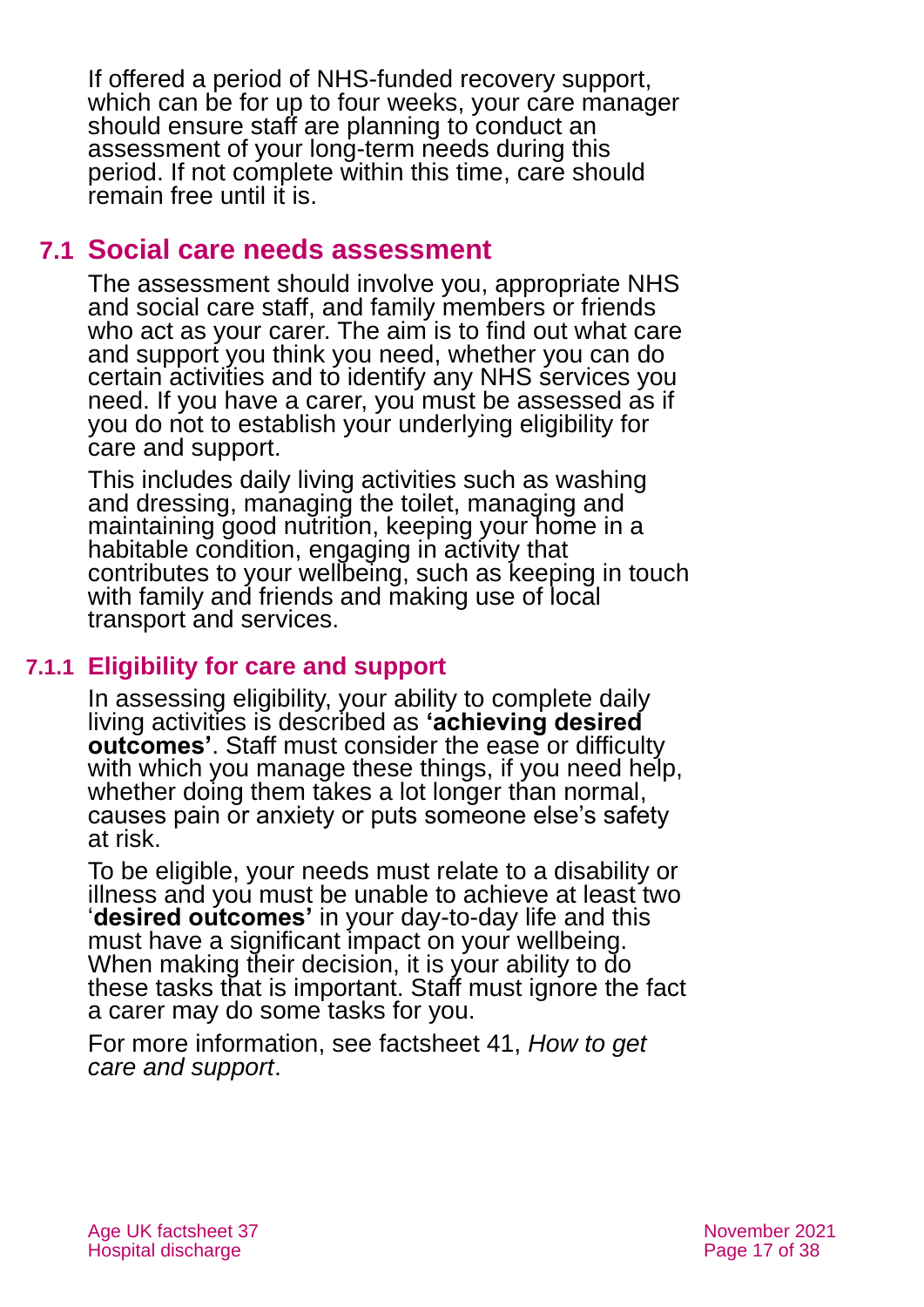#### **7.1.2 Assess your carer's needs and eligibility for support**

If you already receive help from a partner or informal carer or they propose to provide *necessary* support to you at home, they have a right to ask the local authority to carry out a carer's assessment, and to have their own support plan if found eligible.

If not eligible, staff should explain why and give your carer information about organisations that can help them. Your carer should get the support they are eligible for, for example to have a break from caring.

[Carers UK](https://www.carersuk.org/) offers information and advice for carers.

#### **7.1.3 Planning and arranging care**

Once your needs assessment is complete, your care manager explains the outcome to you, your carer or family where appropriate, and discusses the options for meeting your needs and whose responsibility this is. Any NHS services you need, such as those in [section 9.2,](#page-24-0) are free of charge and arranged via [the](#page-24-0)  hospital or your GP.

#### **7.1.4 When your local authority has a duty to meet your needs**

If you have eligible needs, staff carry out a financial assessment to decide how much, if anything, you should contribute towards the costs of providing care services.

A care and support plan is drawn up that describes where and how your needs are to be met and any aids or equipment you need. Staff should involve you in discussions as much as you wish or are able, take account of your wishes and wellbeing, and of your choices.

If you wish to go home and have a partner or informal carer, staff should ask them if they are able and willing to start, or to continue providing care or take on additional tasks. This should not be assumed. Staff should identify and arrange any training to help them in their role.

Care planning can be used to explore whether a move to a care home is appropriate. You cannot be forced to move to a care home, as long as you are mentally capable to make that decision. Staff may advise it is the only safe and effective way to meet your needs.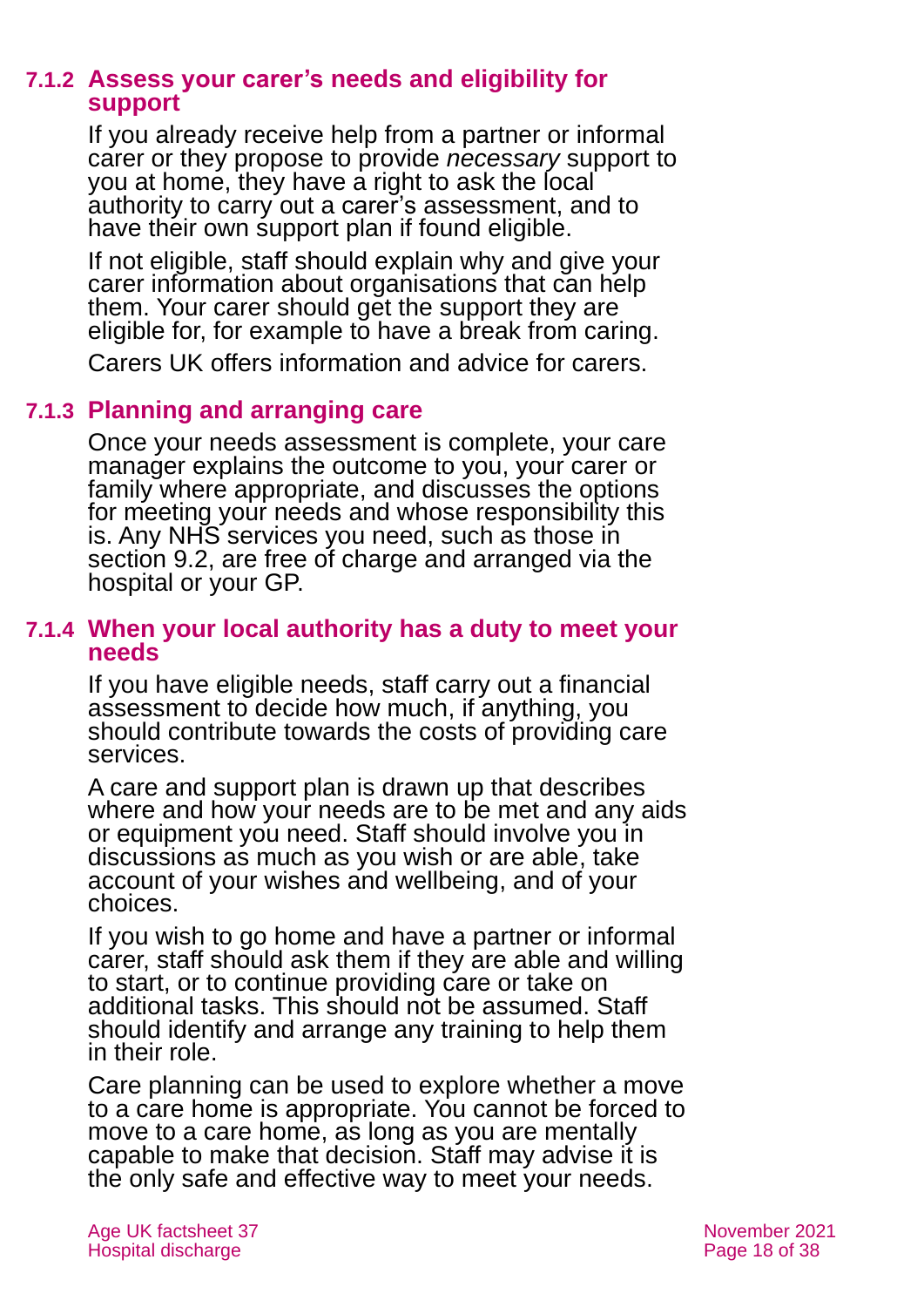You may wish to argue and provide evidence that a care home will not meet your needs, including psychological needs. Care planning decisions should not be made on arbitrary financial considerations.

You may have needs that could be met by '*universal services*'. These are services generally available to anyone and may include help from a voluntary organisation or involve joining a walking group or club.

The local authority can decide to meet needs that do not meet eligibility criteria if, for example, they may quickly get worse, or tell you about services to prevent your care needs getting worse.

For information on the financial assessment, see [section 8.1](#page-21-0) [and 8.2.](#page-21-1)

#### **7.1.5 When you must make your own care arrangements**

If your financial resources are above the limits, the local authority does not necessarily have a duty to put arrangements in place for you. You are usually expected to arrange and meet the costs of care yourself. You are a '*self-funder*'.

As a self-funder, you can ask the local authority to arrange your home care package. They must agree to your request but can charge you an arrangement fee on top of the costs of services provided. As a selffunder, you can ask them to arrange a care home place for you but they can refuse to do so.

In all circumstances, you or your family are entitled to know the findings of your assessment and be given information and advice to help you understand your care needs and options open to you.

This includes details of:

- the care system and how it works locally
- ⚫ types of care and support and choice of local care agencies/care homes
- ⚫ ways to pay for care and how to access independent financial advice to discuss ways of paying for care.

Staff should tell you about ways to prevent your needs getting worse.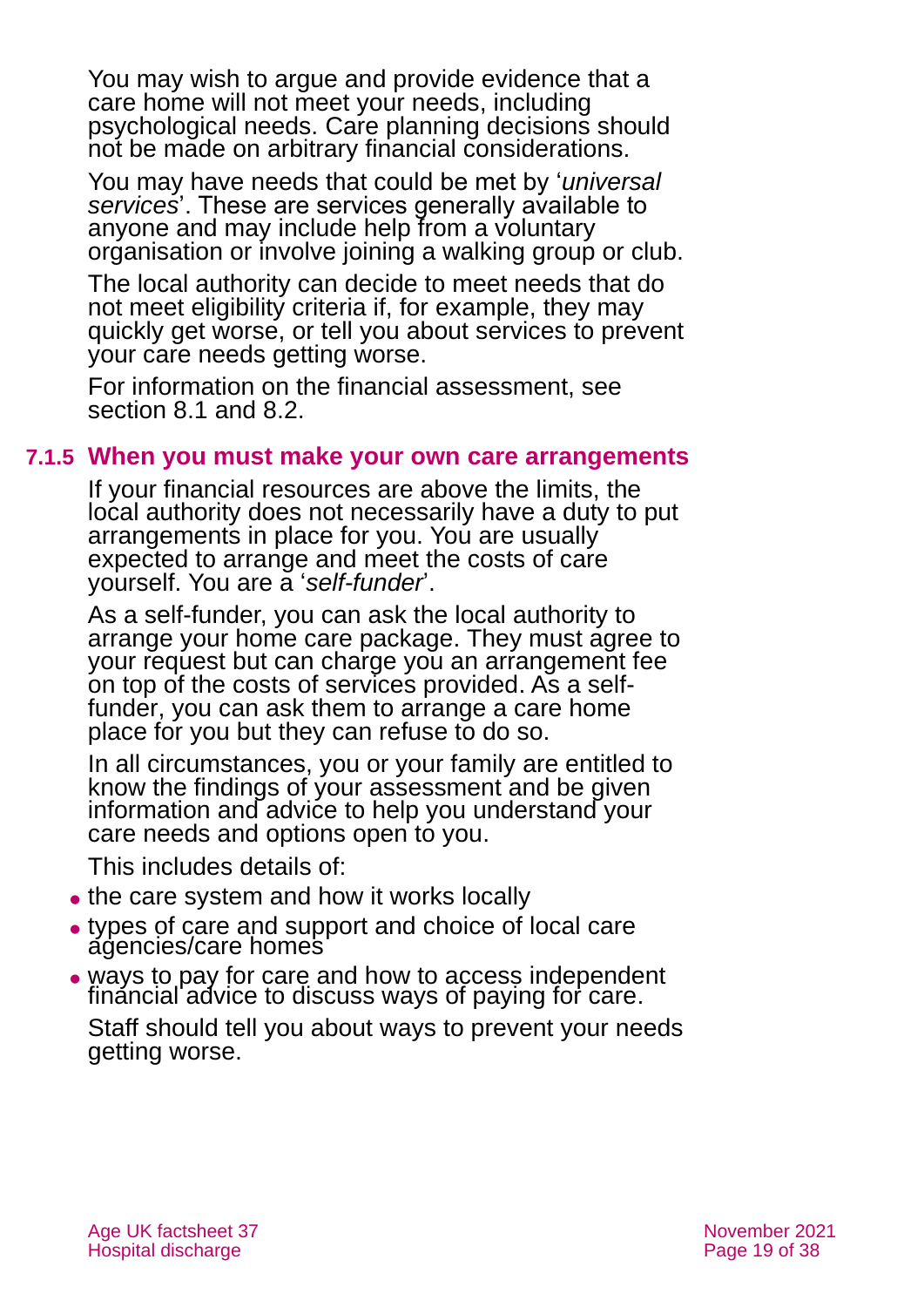#### **Mental capacity**

A local authority must arrange home care or a care home place without an administration fee if you are a self-funder *and* you do not have mental capacity to make your own arrangements and have no one to help you.

See section 5.3 of factsheet 41, *[How to get care and](https://www.ageuk.org.uk/globalassets/age-uk/documents/factsheets/fs41_how_to_get_care_and_support_fcs.pdf)  [support](https://www.ageuk.org.uk/globalassets/age-uk/documents/factsheets/fs41_how_to_get_care_and_support_fcs.pdf)*, for more on the right to request the arrangement of care services.

#### **7.1.6 If your needs do not meet eligibility criteria**

If your needs do not meet eligibility criteria, staff must provide a written record of their decision, with reasons, and provide information and advice to help you meet your needs. This might include details of local care agencies, or voluntary organisations offering support such as a local Age UK.

### <span id="page-19-0"></span>**7.2 NHS Continuing Healthcare**

Due to the nature, complexity, intensity, or unpredictability of your needs, staff may want to consider your eligibility for NHS Continuing Healthcare (CHC). They may consider CHC *'fast track'* if your condition is deteriorating rapidly and you may be reaching the end of your life.

CHC is a package of care funded solely by the NHS, if your need for care is primarily a health need. Staff must follow the *['National Framework for NHS CHC](https://www.gov.uk/government/collections/nhs-continuing-healthcare-and-nhs-funded-nursing-care)  [and NHS-funded nursing care'](https://www.gov.uk/government/collections/nhs-continuing-healthcare-and-nhs-funded-nursing-care)* to decide eligibility. If eligible, you can receive CHC at home, in a care home, hospice or other suitable location.

The first step is to complete, with your permission and involvement, the Framework's '*checklist tool'*. This aims to identify if you need a full assessment to decide eligibility.

If the *checklist* does not trigger a full assessment, staff should ask if you want them to arrange a local authority needs assessment. You can ask for the checklist decision to be reconsidered.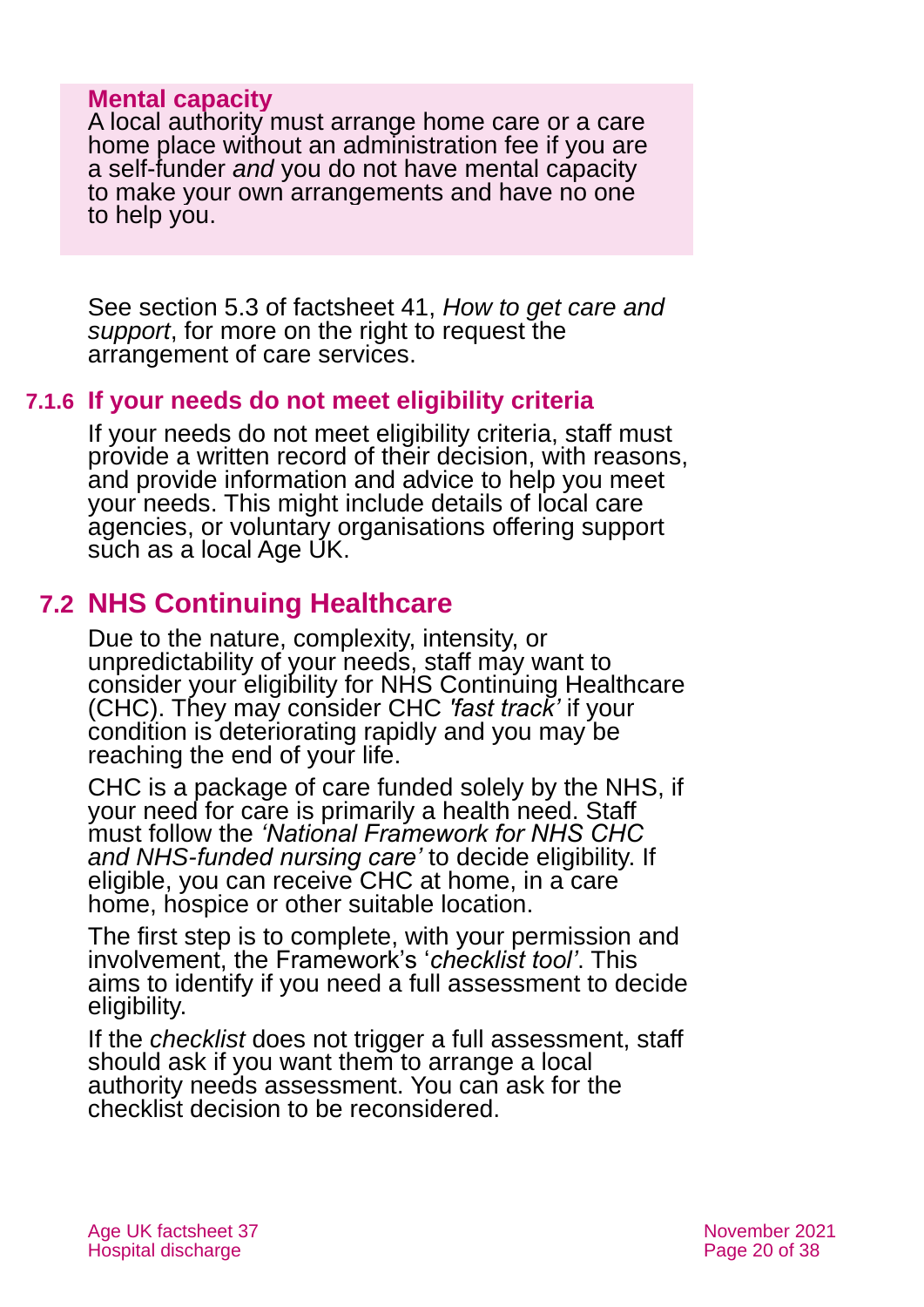A positive *checklist* indicates you should have a full assessment but does not mean you will be eligible. Staff should tell you the checklist result, record it in your notes, seek your consent to carry out a full assessment that looks at your physical and mental health needs in more detail, and enable involvement of you and your family.

A multidisciplinary team uses assessment information to complete a second tool – the '*decision support tool*' which informs their recommendation about your eligibility.

If you do not have mental capacity to consent, staff making a best interests decision on your behalf should bear in mind the expectation that everyone who is potentially eligible should have the opportunity to be considered.

Staff should tell you the outcome in writing, with reasons, and explain how to lodge an appeal if you disagree with the decision. If eligible, staff agree a care plan, review it after three months, then at least annually.

If you are eligible for CHC, the whole cost of care and support services provided to meet your eligible needs are covered by the NHS. If your needs fall below this threshold, you have a right to a local authority care needs assessment, regardless of your financial situation. See factsheet 20, *[NHS Continuing](https://www.ageuk.org.uk/globalassets/age-uk/documents/factsheets/fs20_nhs_continuing_healthcare_and_nhs-funded_nursing_care_fcs.pdf)  [Healthcare and NHS-funded nursing care](https://www.ageuk.org.uk/globalassets/age-uk/documents/factsheets/fs20_nhs_continuing_healthcare_and_nhs-funded_nursing_care_fcs.pdf)*.

#### **Fast track**

There is a separate **'***fast-track tool***'** if you have '*a rapidly deteriorating condition that may be entering a terminal phase*'. This must be completed by an appropriate clinician, who may recommend you move quickly onto CHC. The NHS should act immediately on this recommendation, so necessary care and support is in place, ideally within 48 hours.

## <span id="page-20-0"></span>**8 Paying for social care**

This is a complex area and this section provides basic information. To understand the situation fully, see the factsheets noted below.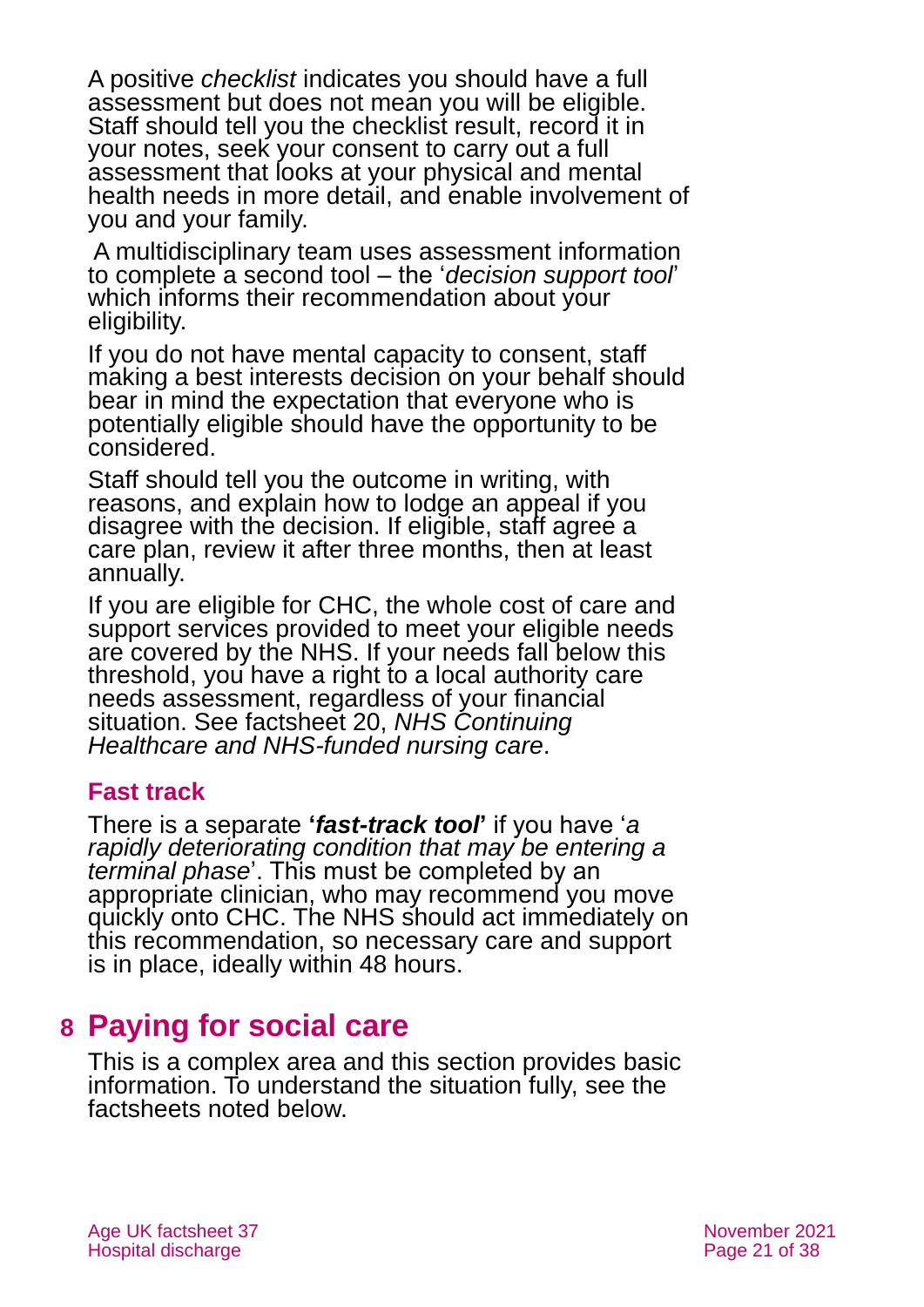## **8.1 Paying for care at home**

<span id="page-21-0"></span>The local authority carries out a financial assessment to decide how much you must pay towards your social care costs. This takes account of your capital, savings and income but must ensure, having paid your required charge, your weekly income does not fall below a certain level. Savings below £14,250 are completely disregarded.

If you have eligible needs and are eligible for financial support, you are allocated a '*personal budget*'. This is the overall amount they consider it costs locally to meet your needs. They must explain how they calculate it. You can choose to have this as a *direct payment* and arrange your own care instead of asking the local authority to arrange it for you.

If you lack capacity to consent to, or manage, a personal budget, you can still have direct payments. The local authority can appoint a suitable person willing to receive and manage a direct payment on your behalf if you lack capacity. This can be a family member or friend.

For information see factsheet 24, *[Personal budgets](https://www.ageuk.org.uk/globalassets/age-uk/documents/factsheets/fs24_personal_budgets_and_direct_payments_in_social_care_fcs.pdf)  [and direct payments in social care](https://www.ageuk.org.uk/globalassets/age-uk/documents/factsheets/fs24_personal_budgets_and_direct_payments_in_social_care_fcs.pdf)* and factsheet 46, *[Paying for care and support at home.](https://www.ageuk.org.uk/globalassets/age-uk/documents/factsheets/fs46_paying_for_care_and_support_at_home_fcs.pdf?dtrk=true)*

#### <span id="page-21-1"></span>**8.2 Paying for care in a care home**

The local authority carries out a financial assessment to decide how much you must pay towards the cost of a care home place. It takes account of your capital, savings, and income.

The value of your house is disregarded if your partner or certain family members still live there. Savings below £14,250 are disregarded.

If you have eligible needs and capital under £23,250, the local authority calculates how much you and they must pay towards your fees. You are allocated a '*personal budget*', the overall amount the local authority considers it costs to meet your eligible needs in a care home.

If you have over £23,250, you are a self-funder and must arrange and pay for your care home place yourself, unless you lack mental capacity to do this and have no one else who can help you, in which case the local authority must arrange it for you.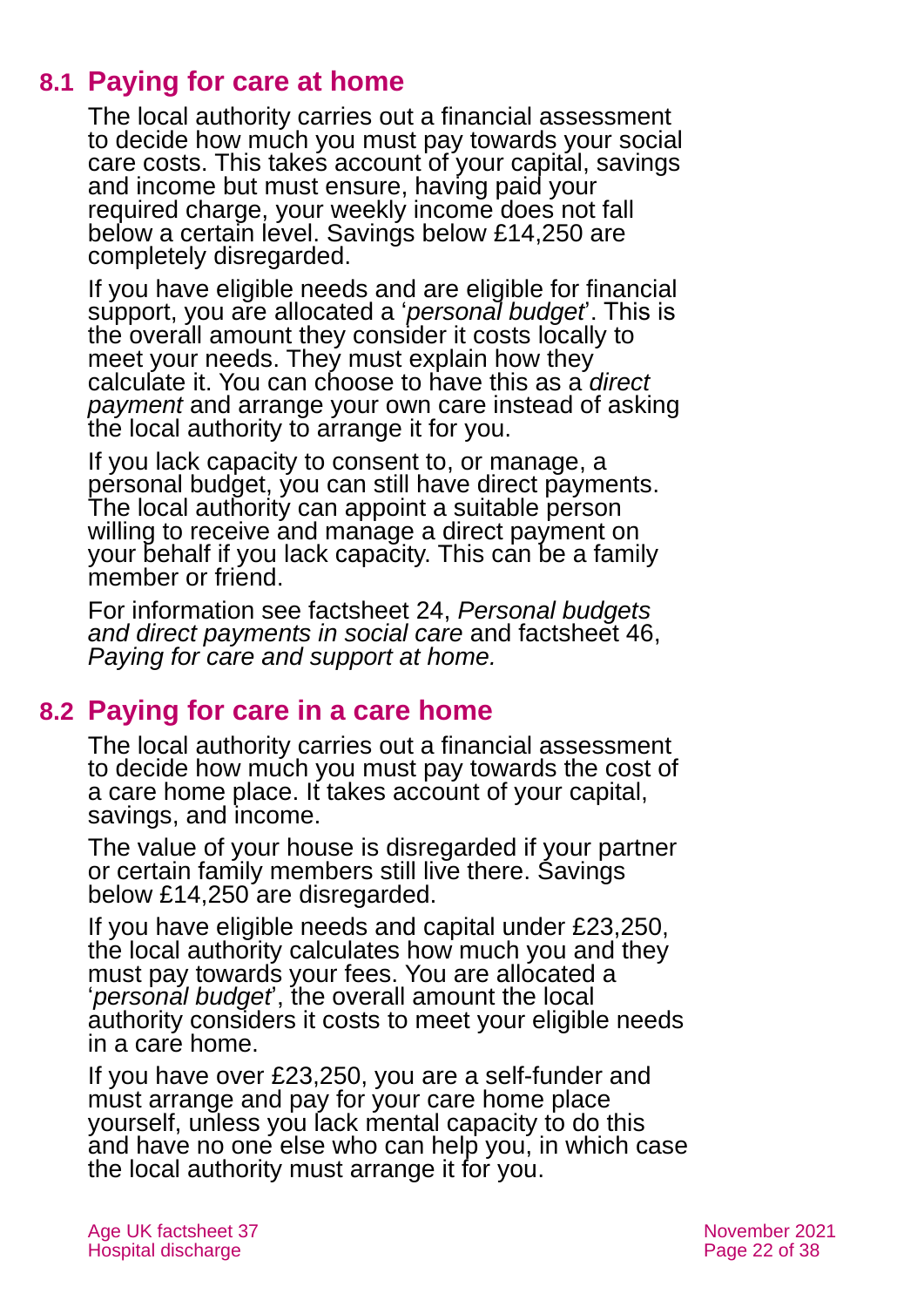If your capital is coming down to £23,250, it is advisable to let the local authority know at least three months before reaching this amount, to allow time for them to carry out a financial assessment.

For more information see factsheet 10, *[Paying for](https://www.ageuk.org.uk/globalassets/age-uk/documents/factsheets/fs10_paying_for_permanent_residential_care_fcs.pdf)  [permanent residential care](https://www.ageuk.org.uk/globalassets/age-uk/documents/factsheets/fs10_paying_for_permanent_residential_care_fcs.pdf)*, factsheet 29*, [Finding,](https://www.ageuk.org.uk/globalassets/age-uk/documents/factsheets/fs29_finding_choosing_and_funding_a_care_home_fcs.pdf)  [choosing and funding a care home,](https://www.ageuk.org.uk/globalassets/age-uk/documents/factsheets/fs29_finding_choosing_and_funding_a_care_home_fcs.pdf)* factsheet 38, *[Property and paying for residential care](https://www.ageuk.org.uk/globalassets/age-uk/documents/factsheets/fs38_property_and_paying_for_residential_care_fcs.pdf)*, and factsheet 39, *[Paying for care in a care home if you have a](https://www.ageuk.org.uk/globalassets/age-uk/documents/factsheets/fs39-paying-for-care-in-a-care-home-if-you-have-a-partner.pdf)  [partner.](https://www.ageuk.org.uk/globalassets/age-uk/documents/factsheets/fs39-paying-for-care-in-a-care-home-if-you-have-a-partner.pdf)*

## <span id="page-22-1"></span><span id="page-22-0"></span>**9 Support options**

#### **9.1 Short term support to maximise your recovery**

This is the type of support likely to be offered on discharge, if it is thought you would benefit. Intermediate care and reablement offer a period of time-limited support and aims to help re-build your confidence and maximise your ability to live independently. Not all patients have the potential to benefit from such support.

If your needs suggest a permanent place in a care home is a serious possibility, it is particularly important for staff to consider if you could benefit from this type of support.

**Intermediate care, including reablement** is designed to achieve one or more of the following:

- ⚫ support timely discharge from hospital and help you be as independent as possible, or
- ⚫ maximise your potential for further recovery and prevent you moving into permanent residential care before you really need to, or
- ⚫ maximise your potential for further recovery before considering your eligibility for NHS CHC, or
- help you avoid going into hospital unnecessarily.

If staff believe you have potential to achieve jointly agreed goals, this support is free for up to and including six weeks. You may be given aids and equipment to help you.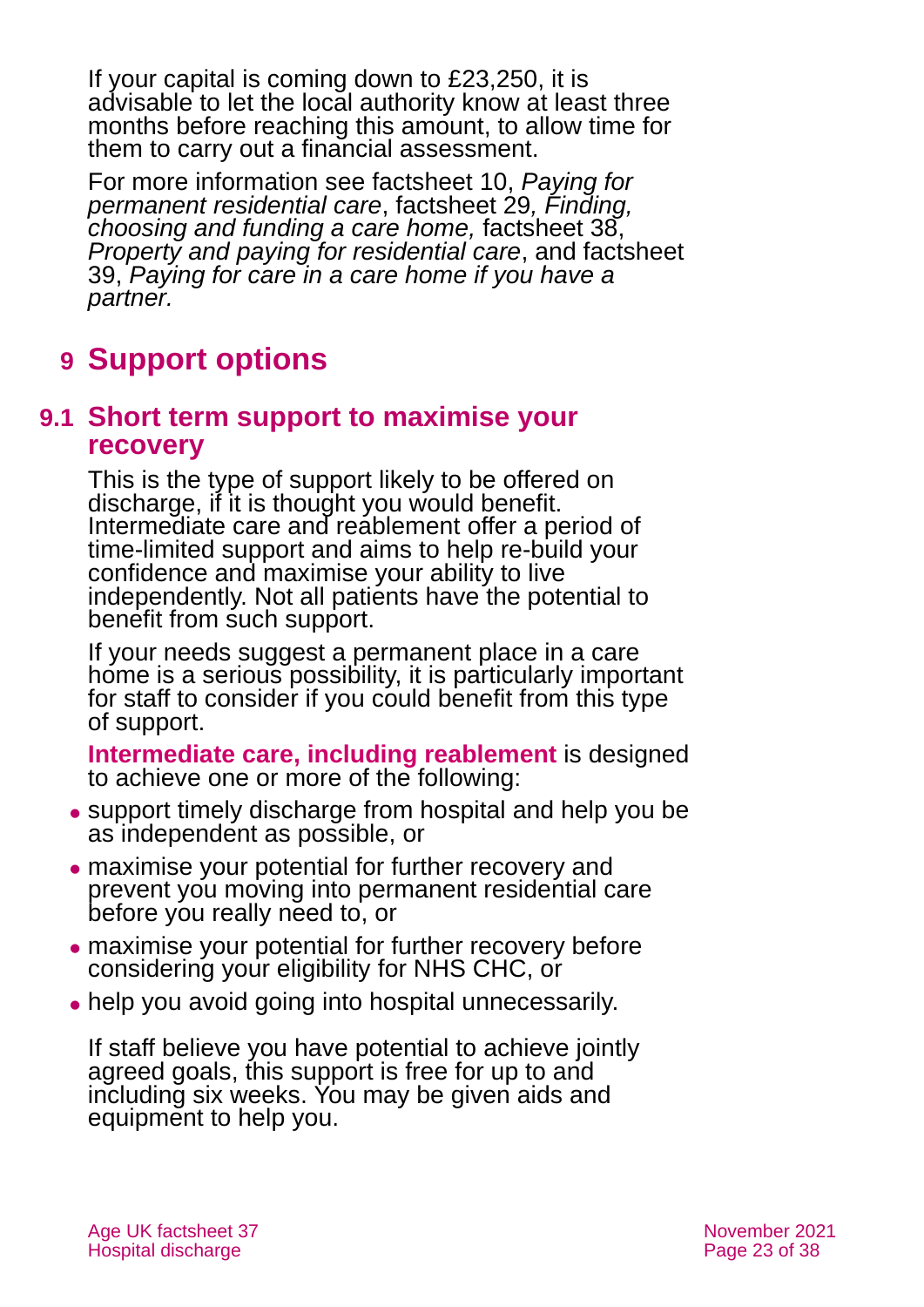They can use their discretion to offer this support free of charge for longer than six weeks, where there are clear benefits.

This might be if you have recently become visually impaired or have dementia and staff believe there is potential for you to continue living at home if this type of support is available for longer.

#### **Intermediate care at home, in a care home or community hospital**

Staff explain to you, and where appropriate your family, what they hope you could achieve within an agreed time frame and discuss the care and support plan they propose to help you achieve agreed goals. Depending on your needs, this can involve a range of professionals such as nurses, physiotherapists and help with personal care.

#### **Reablement**

Reablement offers support in your own home from specially trained care workers. The aim is to support and encourage you to learn or re-learn skills necessary for daily living and help you discover what you can do for yourself. The goal is to regain as much independence as possible.

Staff discuss and agree with you what they believe you could achieve within an agreed time frame, up to and including six weeks. This might include becoming more confident when moving around your home, using the toilet and with tasks such as washing, dressing and preparing meals.

#### **Review following a period of intermediate care or reablement**

Throughout and at the end of your agreed period of intermediate care or reablement, staff should review progress, see if you have reached your goals, and ask if more could be achieved if they allow extra time.

Once it is agreed no further improvement is likely, you and your family and carers must, in the light of your current needs, discuss potential longer-term options and agree a care plan. The local authority carries out a financial assessment to see if you must pay towards future care costs.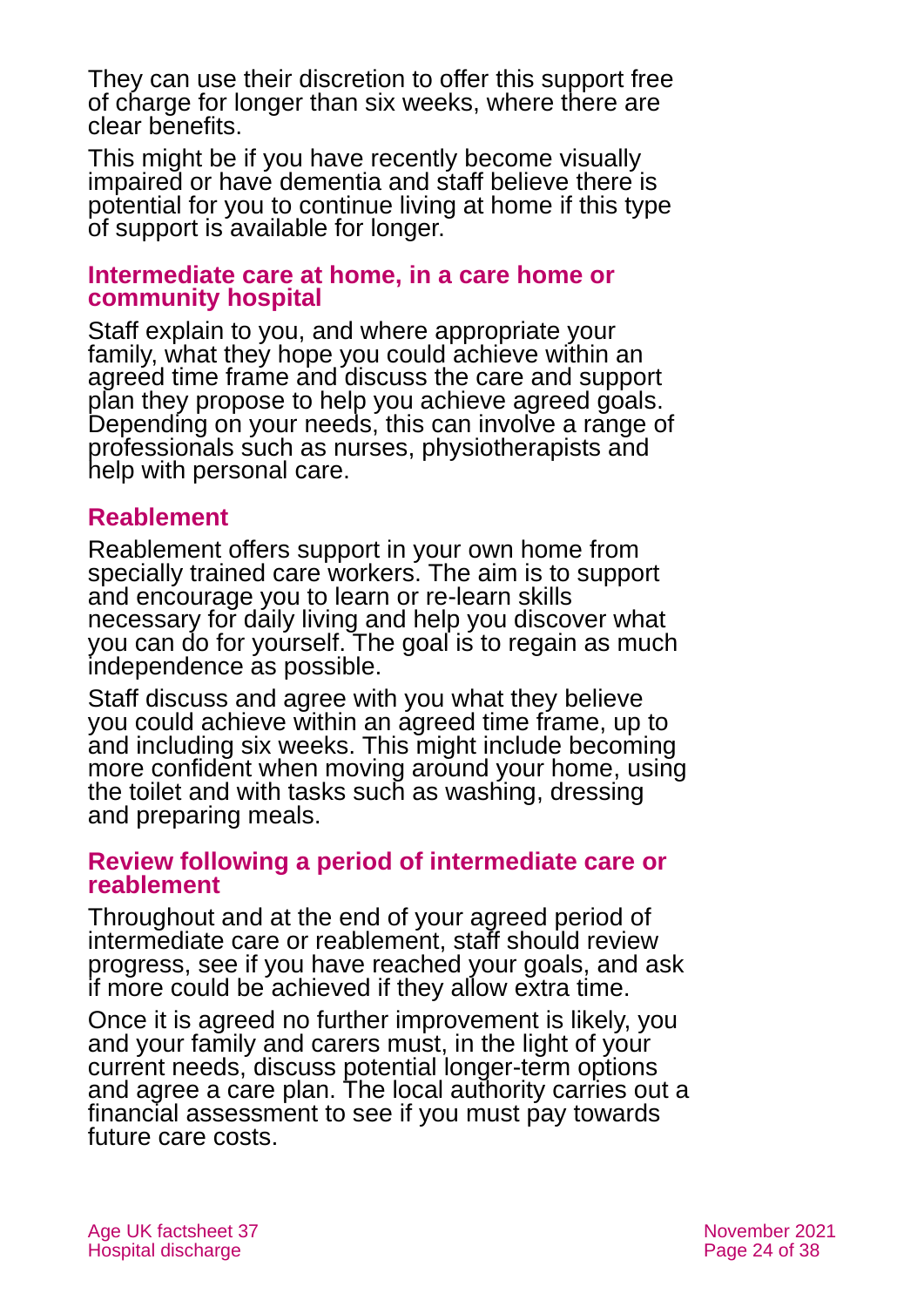If offered intermediate care prior to commencing the process to decide NHS CHC eligibility and you reach a point where no further improvement is likely, staff must initiate the procedure described in [section 7.2.](#page-19-0)

<span id="page-24-0"></span>For more information, see factsheet 76, *[Intermediate](https://www.ageuk.org.uk/globalassets/age-uk/documents/factsheets/fs76_intermediate_care_and_reablement_fcs.pdf)  [care and reablement.](https://www.ageuk.org.uk/globalassets/age-uk/documents/factsheets/fs76_intermediate_care_and_reablement_fcs.pdf)*

### **9.2 NHS services**

Whether your ongoing care means you live at home or in a care home, you can receive and should not be charged for: support from your GP, community-based staff such as district nurses, continence nurses, dietitians, and community mental health nurses.

For further information see factsheet 44, *[NHS](https://www.ageuk.org.uk/globalassets/age-uk/documents/factsheets/fs44_nhs_services_fcs.pdf)  [Services](https://www.ageuk.org.uk/globalassets/age-uk/documents/factsheets/fs44_nhs_services_fcs.pdf)*.

#### **Rehabilitation**

Rehabilitation aims to promote your recovery and maximise your independence, for example, after a heart attack or stroke. It begins while you are in hospital and can continue for weeks or months after.

You may receive NHS support, as an individual or in a group, from a range of health professionals, including physiotherapists, occupational therapists or speech therapists. Speech therapists can help with both speech and swallowing difficulties.

Rehabilitation has a similar purpose to intermediate care but it starts in hospital, is delivered by NHS staff or funded by the NHS, and is not time limited.

After a heart attack, staff should tell you about local rehabilitation services and encourage you to attend. After a stroke, you should work with staff to set goals you would like to achieve when you leave hospital and identify the support you need to reach them.

#### **Self-management support**

If you have one or more long-term conditions, NHS staff should help and encourage you to be more involved in your care. On-going support from your hospital team, GP practice or specialist nurse can give you confidence to take decisions about your day-today care and recognise changes to report promptly to practice staff. There is information about many health conditions on the [NHS w](http://www.nhs.uk/pages/home.aspx)ebsite.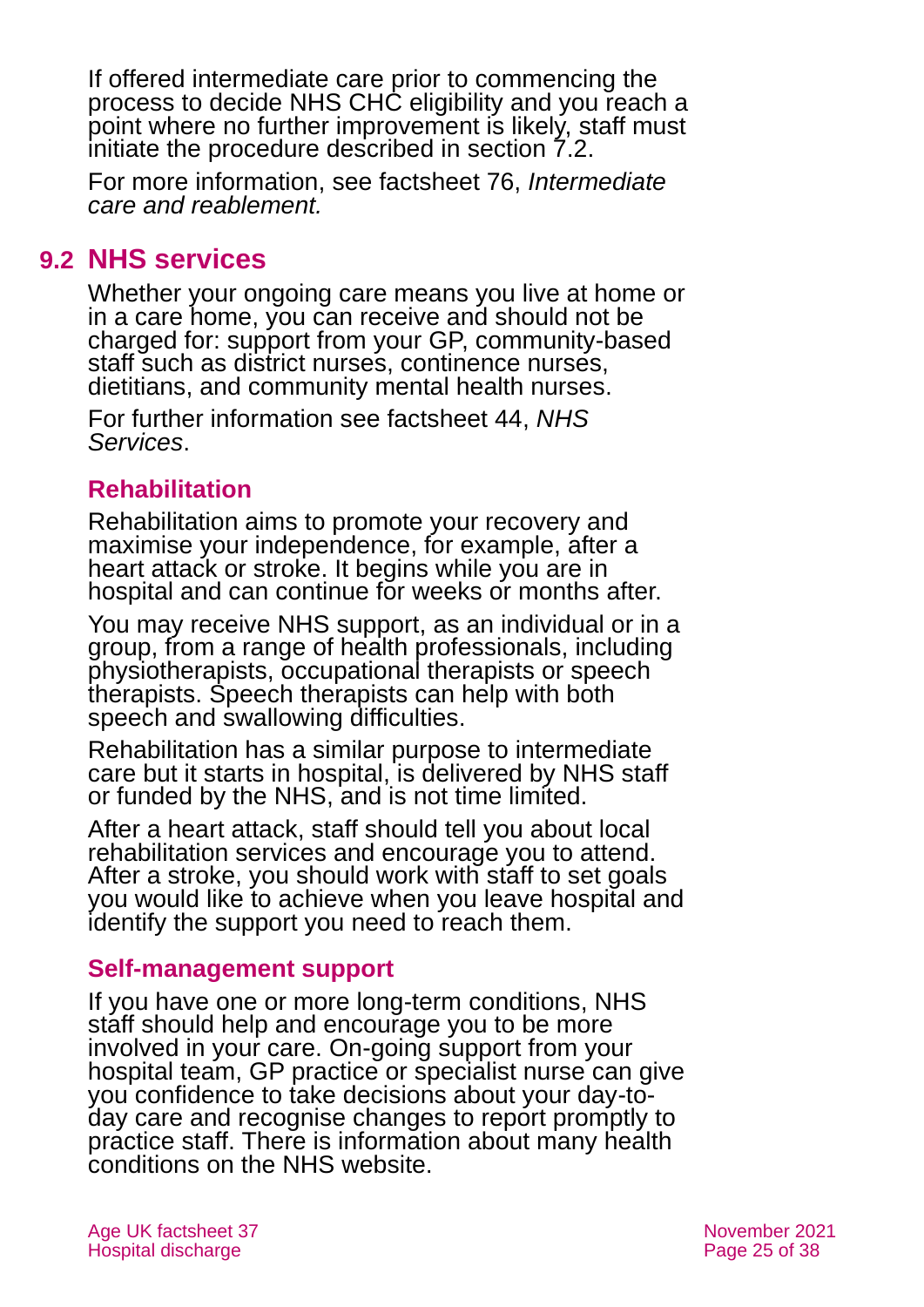#### **NHS-funded nursing care**

NHS-funded nursing care (NHS FNC) is a payment made to a nursing home (care home registered to provide nursing care) as a contribution towards care provided by nurses employed by the home. The NHS pays it on behalf of self-funding and local authority supported residents. See factsheet 20, *[NHS](https://www.ageuk.org.uk/globalassets/age-uk/documents/factsheets/fs20_nhs_continuing_healthcare_and_nhs-funded_nursing_care_fcs.pdf)  [Continuing Healthcare and NHS-funded nursing care](https://www.ageuk.org.uk/globalassets/age-uk/documents/factsheets/fs20_nhs_continuing_healthcare_and_nhs-funded_nursing_care_fcs.pdf)*.

### <span id="page-25-0"></span>**9.3 Going home**

#### **Help at home with domestic tasks**

You may only need help with domestic tasks for a few weeks after planned treatment or a short hospital stay. This can be provided by a partner, family or friends coming to stay, or a private agency.

If you live alone, many areas offer a '*home from hospital*' service for between two and six weeks. This could be someone to help you settle back home, sort out post and paperwork, and help with light housework and shopping.

Staff aim to keep in touch, have a chat and check you are managing on your own. The hospital may arrange it and ask agencies, including Age UK or the Red Cross, to deliver it. These agencies may also deliver their own free or charged for service.

#### **With a care package**

This may be arranged and funded by the local authority or by you.

#### **Help from private care agencies**

Private care agencies help with personal care and domestic tasks and may provide care from a registered nurse. They must register with and are inspected by the Care Quality Commission (CQC). The CQC website publishes care agency inspection reports.

If you pay for your own care or receive a direct payment from social services, you may decide to buy services from an agency. Your local authority has details of agencies. The [Homecare Association](https://www.homecareassociation.org.uk/) has members who provide live-in carers.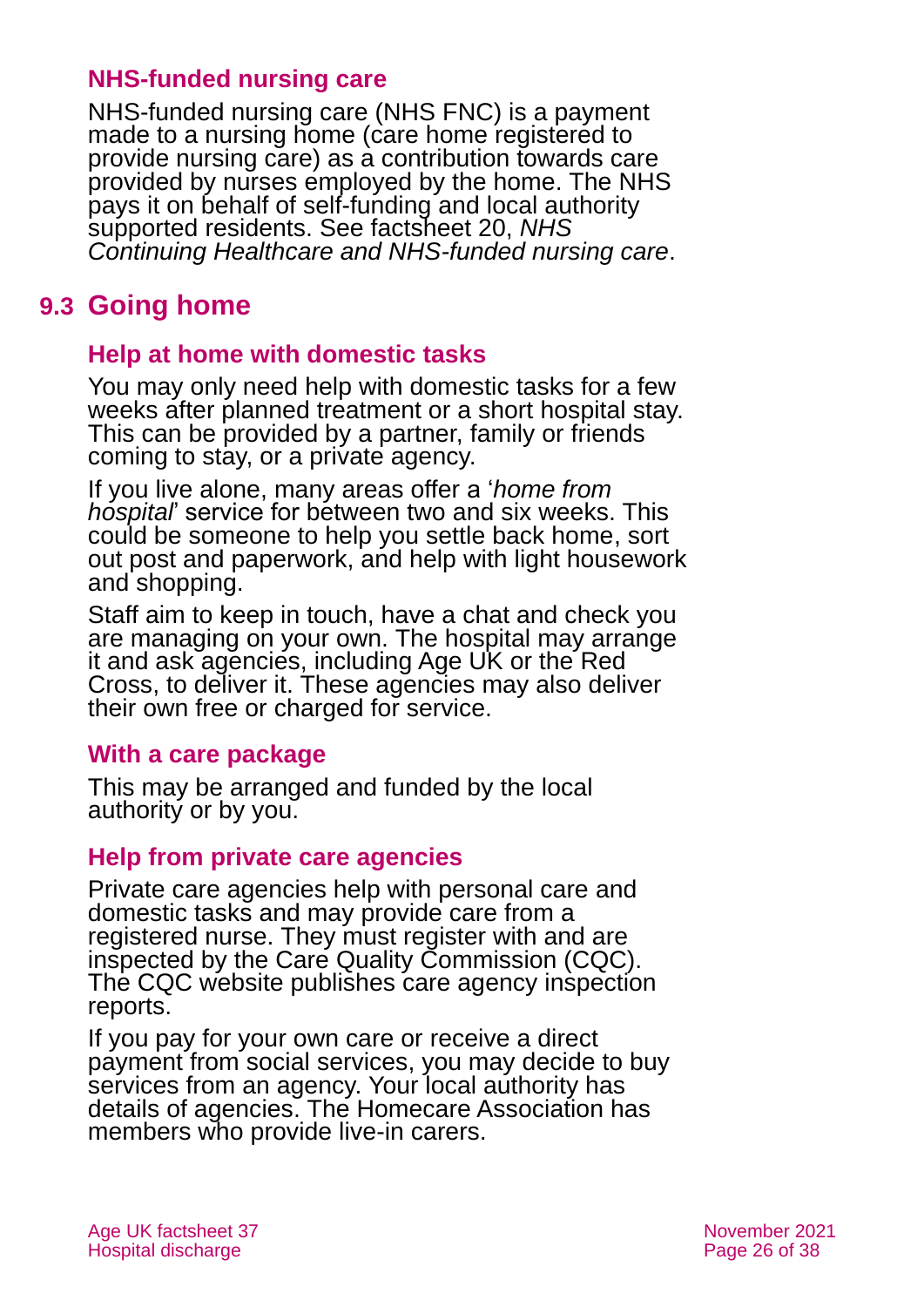#### **Help from voluntary sector organisations**

Voluntary organisations such as Age UK, Royal Voluntary Service, and British Red Cross can offer a range of local services. They may offer:

- meals-on-wheels
- lunch clubs and day centres
- ⚫ home visiting and telephone befriending
- handyperson schemes help with minor jobs around the home
- information and advice
- non-residential respite care.

### **9.4 Moving to a care home**

In the light of your needs, a move to a residential home or a nursing home may be the only safe and effective option.

Age UK *[Care home checklist](https://www.ageuk.org.uk/globalassets/age-uk/documents/information-guides/ageukil5_care_home_checklist_inf.pdf)* has a list of issues to think about and questions to ask when choosing a care home.

#### **Local authority support**

If the local authority is to help fund your care home, it should provide a list of suitable homes to view, offering you at least one choice at your personal budget level. You have a right to choose a more expensive home if someone is willing and able to pay a '*third party*' top up to make up the difference between the personal budget and the actual fees.

You should not be asked to pay a '*third party*' top up if there are no homes available at your personal budge amount. In general, you cannot pay the top up yourself; it must be a third party such as a family member or friend.

The exceptions to this rule are explained in section 7.5 of factsheet 29, *[Finding, choosing and funding a care](https://www.ageuk.org.uk/globalassets/age-uk/documents/factsheets/fs29_finding_choosing_and_funding_a_care_home_fcs.pdf)  [home.](https://www.ageuk.org.uk/globalassets/age-uk/documents/factsheets/fs29_finding_choosing_and_funding_a_care_home_fcs.pdf)*

#### **Self-funding a care home place**

As a self-funder, you have a free choice of home but when considering fees, be mindful of how long your money will last before you need to apply for local authority help with fees, as set out [in section 8.2.](#page-21-1)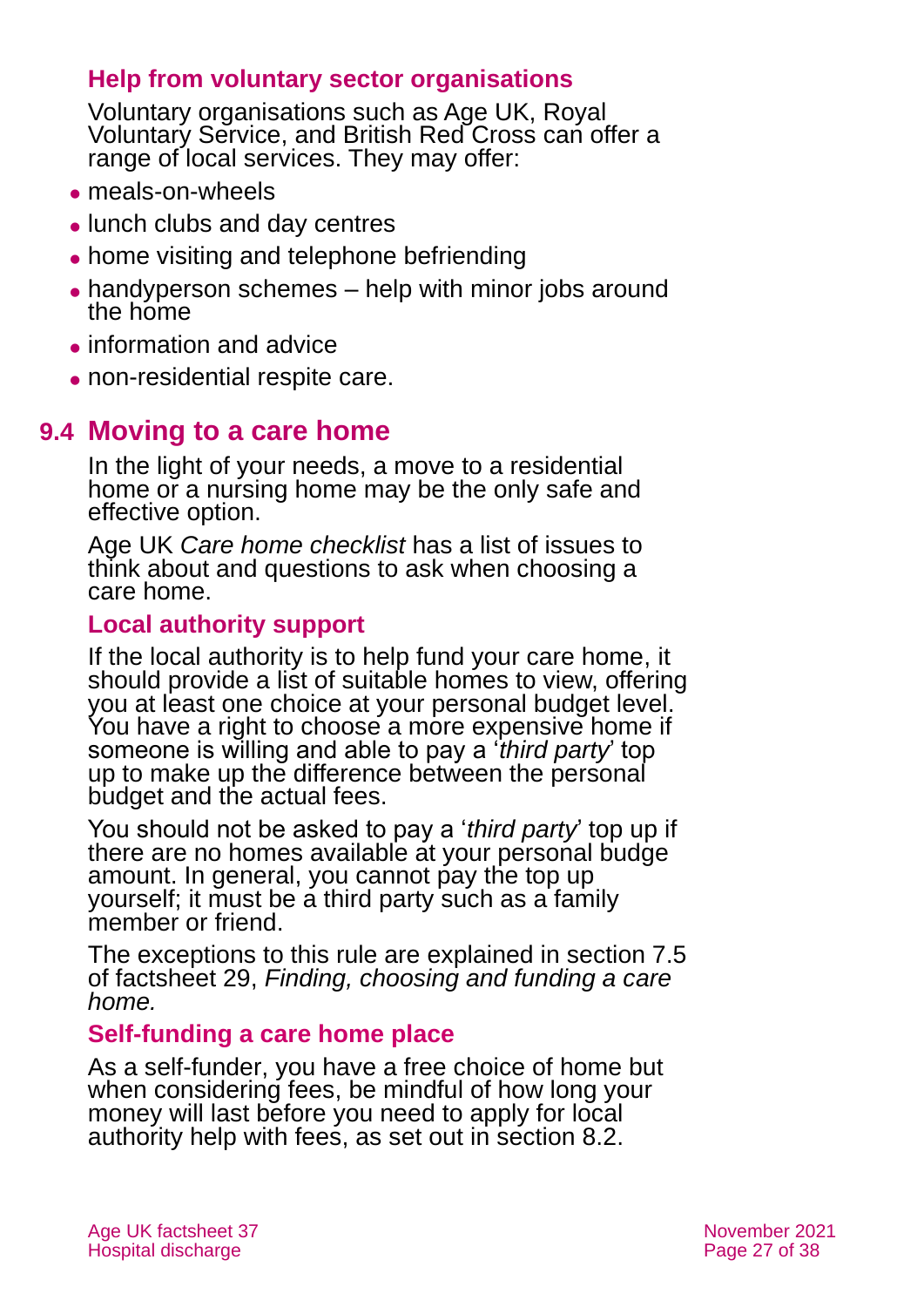Check the terms and conditions of the contract the home asks you to sign, as in some cases there are terms that apply should your money run out and you need to apply to the local authority for financial support.

If you are to move into a *nursing home*, ask homes you visit to explain how their fee structure takes account of the NHS FNC payment, described in [section 9.2.](#page-24-0) Check how they address this in their contract and terms and conditions, including the effect of NHS FNC rate changes.

If proposing you move permanently to a *nursing home*, staff should consider if you might be eligible for NHS CHC. If unsure, they should complete the *'checklist tool',* before deciding your need for NHS FNC.

### **9.5 Palliative care support**

*'Palliative care'* aims to keep you comfortable and ensure the best quality of life at all stages of your illness. A range of services can be available when you receive a diagnosis or be on hand, as and when you need them. This might be emotional support for you and your family to help you at the time of diagnosis and as your illness progresses, or help as necessary, to control and manage pain and other physical symptoms.

You can receive support while living in your own home or a care home, in a hospice or in hospital. It may involve doctors, nurses, clinical and non-clinically trained hospice staff or '*hospice at home*' teams, Marie Curie nurses and staff supported by Macmillan.

You may want to discuss with health professionals caring for you how you would like to be cared for as you approach the end of your life. You can involve your family or friends if you want to. This is known as '*advance care planning*' and means all caring for you are aware of your wishes and can plan accordingly.

Speak to your consultant or GP about local availability of, and referral process for, end of life care services. For general information, search for *'palliative care'* or '*end of life care'* on the NHS website.

If you have a rapidly deteriorating condition that may be entering a terminal phase, ask hospital staff if you should be considered for '*fast track'* NHS CHC, as described in [section 7.2.](#page-19-0)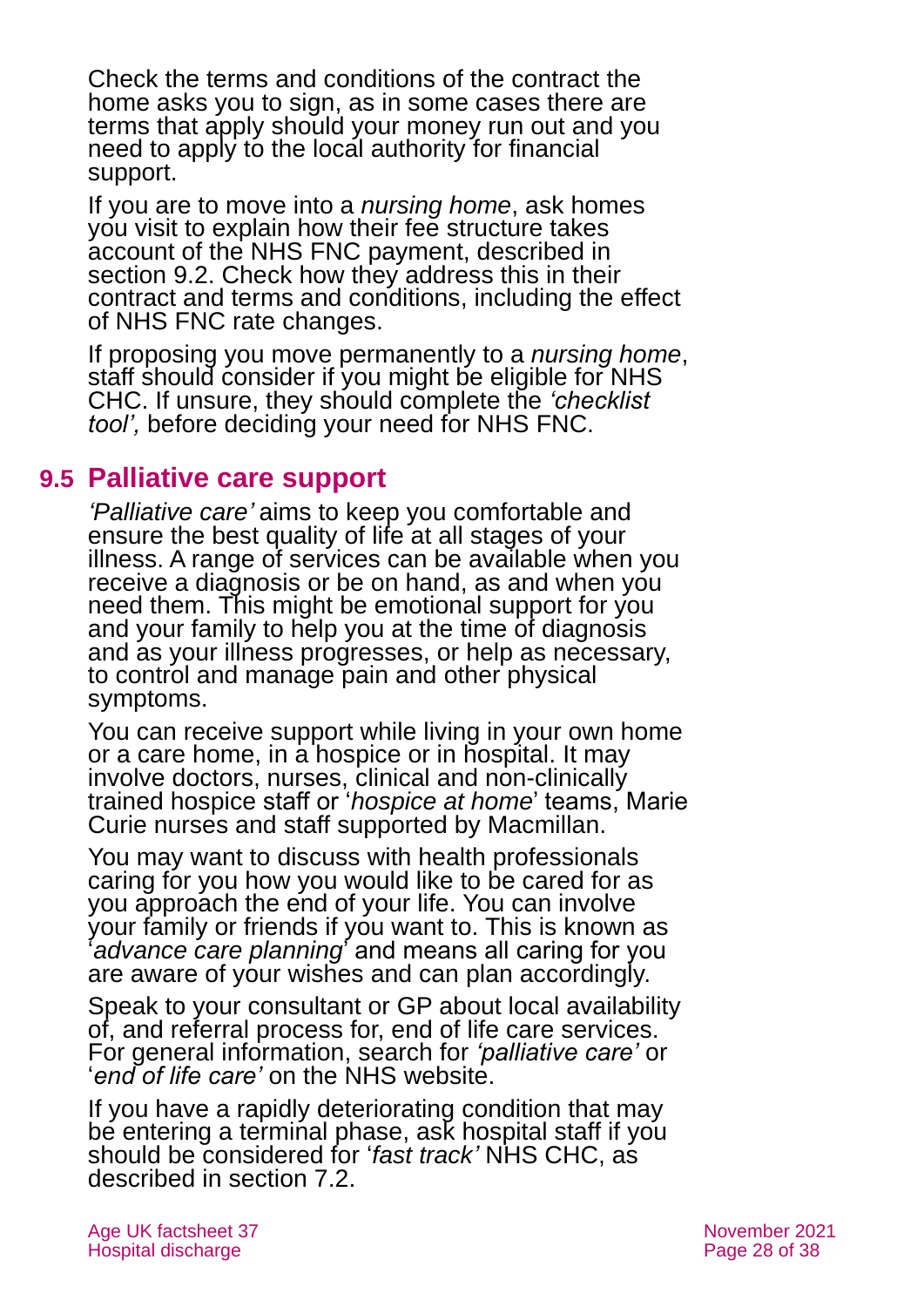#### **9.6 Sheltered housing or adapting accommodation**

Your hospital stay may raise questions about the longterm suitability of your home. Realistically, structural adaptations to your home or a move to sheltered housing may be longer term solutions.

For more information, use the EAC online [HOOP tool,](https://hoop.eac.org.uk/hooptool/) or see Age UK guides *[Housing options](https://www.ageuk.org.uk/globalassets/age-uk/documents/information-guides/ageukig08_housing_options_inf.pdf)* and *[Adapting](https://www.ageuk.org.uk/globalassets/age-uk/documents/information-guides/ageukig17_adapting_your_home_inf.pdf)  [your home](https://www.ageuk.org.uk/globalassets/age-uk/documents/information-guides/ageukig17_adapting_your_home_inf.pdf)*, factsheet 2, *[Buying retirement housing](https://www.ageuk.org.uk/globalassets/age-uk/documents/factsheets/fs2_buying_retirement_housing_fcs.pdf)* and factsheet 64, *[Specialist housing for older people](https://www.ageuk.org.uk/globalassets/age-uk/documents/factsheets/fs64_specialist_housing_for_older_people_fcs.pdf)*.

## <span id="page-28-0"></span>**10 Reviewing your care and support needs**

If the local authority arranges or funds your care package, you should know who to contact with any concerns and your care and support plan should be kept under review. You usually have a light touch review six to eight weeks after a package begins and then at least every year.

If your care package no longer meets your needs, contact your local authority and ask for a reassessment.

## <span id="page-28-1"></span>**11 Providing feedback on discharge**

Hospitals must ask all patients over the age of 16, who have attended A&E or stayed overnight on a ward, to respond anonymously to a simple ['Friends and Family](https://www.nhs.uk/using-the-nhs/about-the-nhs/friends-and-family-test-fft/)  [Test'](https://www.nhs.uk/using-the-nhs/about-the-nhs/friends-and-family-test-fft/) question – '*would you recommend the A&E department or ward where you were an inpatient to your friends and family who needed similar care or treatment?'*

Your answer helps pinpoint elements of a good experience as well as one that was poor. Such feedback lets hospitals see where things are working well and helps monitor improvements. It allows them to pick up and respond to trends suggesting a poor experience in certain wards and investigate and respond promptly.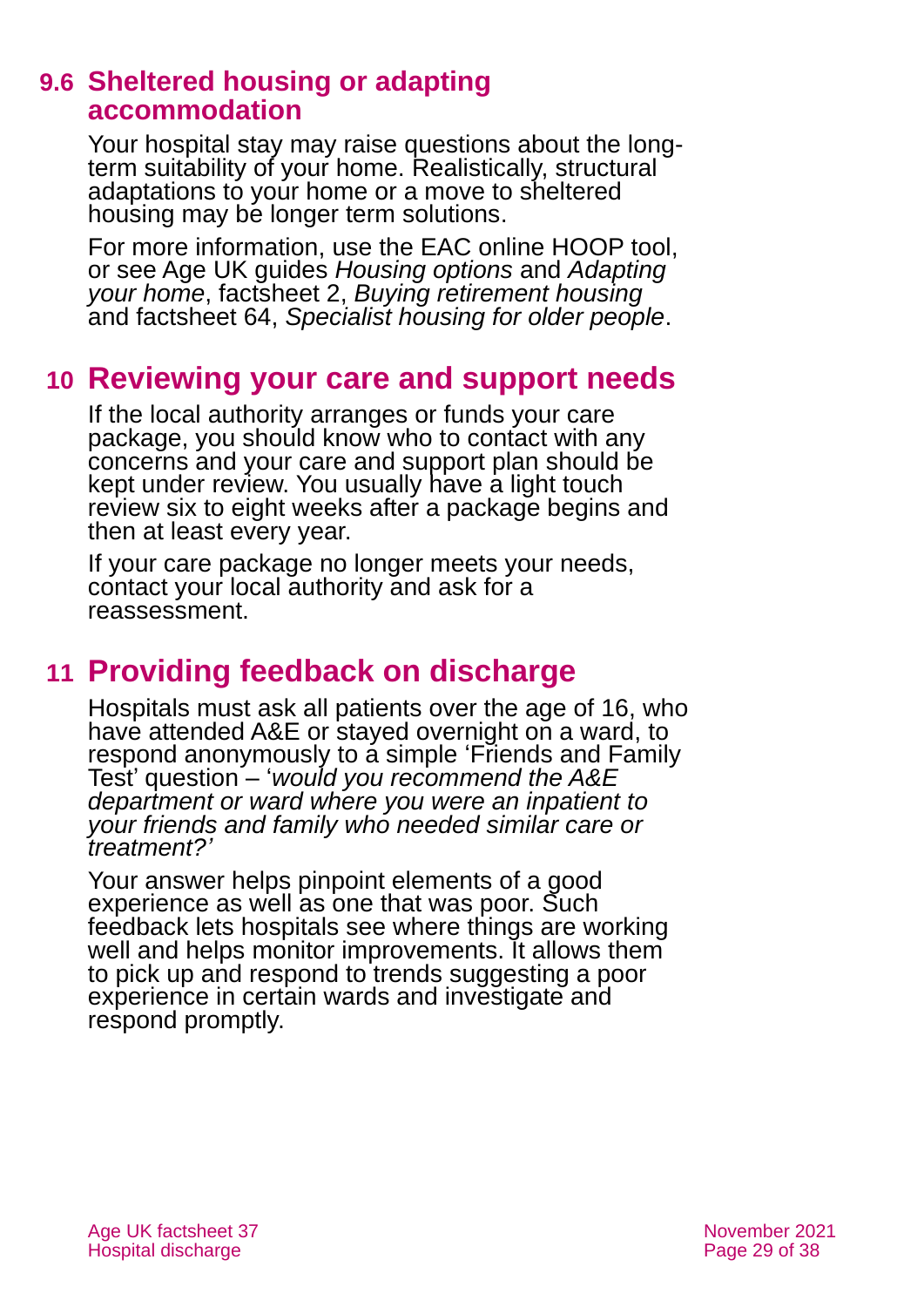The hospital can choose how to collect feedback and use any of the following - a postcard, touch-screen kiosks in the hospital, or digitally online or via smartphones. You can find results for your local hospital on

[www.nhs.uk/NHSEngland/AboutNHSservices/Pages/n](http://www.nhs.uk/NHSEngland/AboutNHSservices/Pages/nhs-friends-and-family-test.aspx) [hs-friends-and-family-test.aspx](http://www.nhs.uk/NHSEngland/AboutNHSservices/Pages/nhs-friends-and-family-test.aspx)

Do not view the Friends and Family Test as a substitute for raising concerns at the time or for making a formal complaint.

## <span id="page-29-0"></span>**12 Raising concerns or making a complaint**

If you have problems as an inpatient or around the time of discharge, try to raise them at the time with the staff concerned. If this does not resolve them, ask the hospital Patient Advice and Liaison Service (PALS) if they can intervene for you.

If this does not produce the desired result, you can make a formal NHS complaint. Ask PALS to explain the process and for contact details of the local NHS complaints advocacy service. This is a free, independent advocacy service that aims to help you through the complaints procedure.

If your complaint is about services provided by a care agency or care home, complain directly to them. If unhappy with their response and social services arranged the services, raise it with social services. If you arranged services yourself and are unhappy with their response, you can take the complaint to [Local](https://www.lgo.org.uk/)  [Government and Social Care Ombudsman.](https://www.lgo.org.uk/)

If your complaint relates to both NHS care and support arranged through social services (a complaint about hospital discharge may well involve both), you need only make one complaint, covering all issues, to either the hospital or social services.

The organisation receiving your complaint must approach the other organisation. They must agree which of them will take the lead and ensure you receive a single response addressing all the points you made.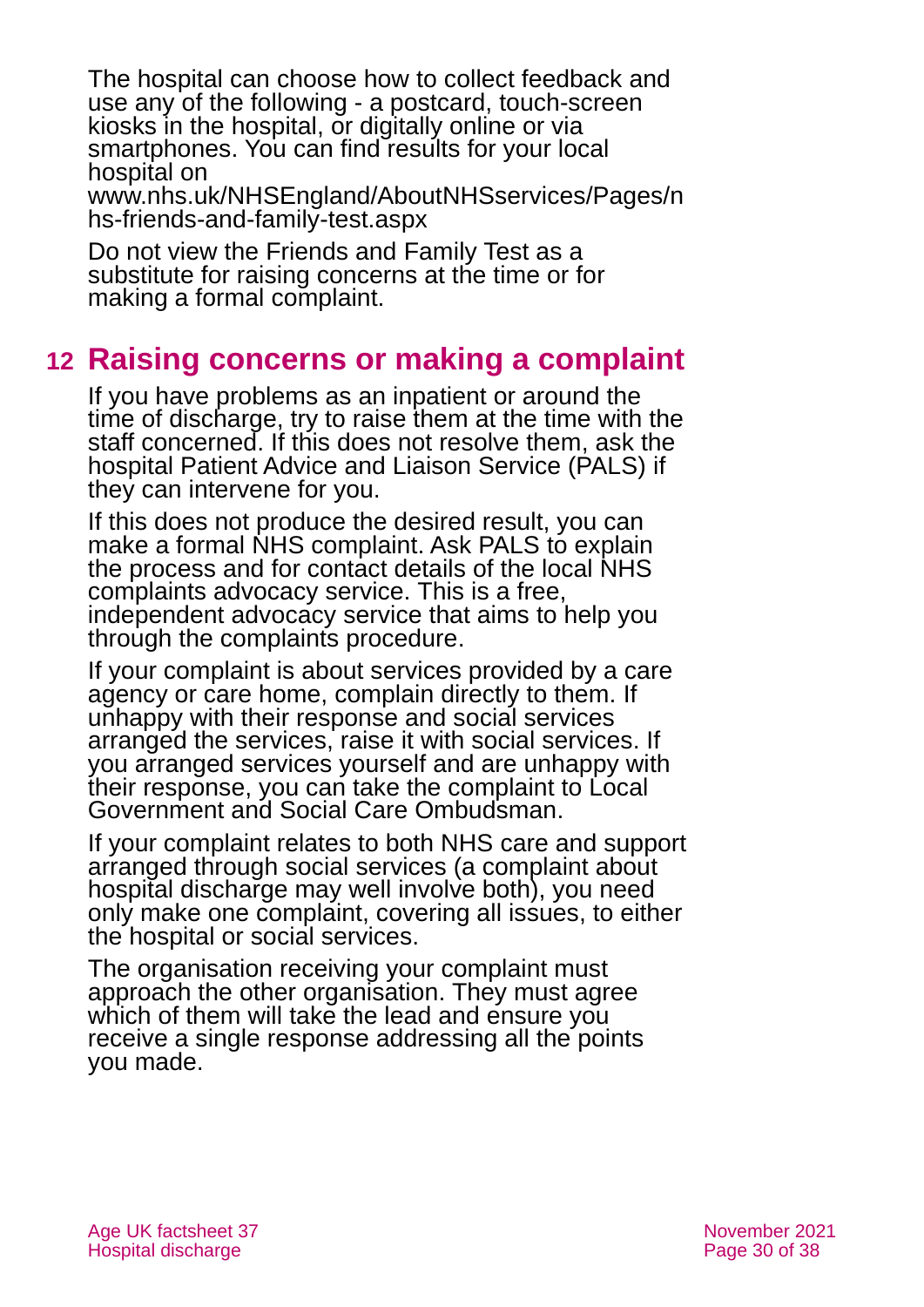The Care Quality Commission registers and inspects care agencies, care homes and hospitals and requires them to have a complaints procedure. It does not investigate individual complaints but encourages people to share good and bad experiences with them by phone, letter or '*[share your experience](https://www.cqc.org.uk/give-feedback-on-care?referer=contactus)*' form on [their website.](https://www.cqc.org.uk/give-feedback-on-care?referer=contactus)

For more information, see factsheet 59, *[How to](https://www.ageuk.org.uk/globalassets/age-uk/documents/factsheets/fs59_how_to_resolve_problems_and_complain_about_social_care_fcs.pdf)  [resolve problems and complain about social care](https://www.ageuk.org.uk/globalassets/age-uk/documents/factsheets/fs59_how_to_resolve_problems_and_complain_about_social_care_fcs.pdf)* and factsheet 66, *[Resolving problems and making a](https://www.ageuk.org.uk/globalassets/age-uk/documents/factsheets/fs66_resolving_problems_and_making_a_complaint_about_nhs_care_fcs.pdf)  [complaint about NHS care.](https://www.ageuk.org.uk/globalassets/age-uk/documents/factsheets/fs66_resolving_problems_and_making_a_complaint_about_nhs_care_fcs.pdf)*

## <span id="page-30-0"></span>**13 Hospital discharge – legislation and guidance**

⚫ *The Care Act 2014*

[www.legislation.gov.uk/ukpga/2014/23/contents](http://www.legislation.gov.uk/ukpga/2014/23/contents)

⚫ *Care and Support Statutory Guidance issued under Care Act 2014*

[www.gov.uk/guidance/care-and-support-statutory](http://www.gov.uk/guidance/care-and-support-statutory-guidance)[guidance](http://www.gov.uk/guidance/care-and-support-statutory-guidance)

⚫ **Coronavirus (Covid-19): admission and care of people in care homes**

[www.gov.uk/government/publications/coronavirus](https://www.gov.uk/government/publications/coronavirus-covid-19-admission-and-care-of-people-in-care-homes)[covid-19-admission-and-care-of-people-in-care-homes](https://www.gov.uk/government/publications/coronavirus-covid-19-admission-and-care-of-people-in-care-homes)

#### ⚫ **Discharge into care homes: designated settings**

[www.gov.uk/government/publications/designated](https://www.gov.uk/government/publications/designated-settings-for-people-discharged-to-a-care-home/discharge-into-care-homes-designated-settings)[settings-for-people-discharged-to-a-care](https://www.gov.uk/government/publications/designated-settings-for-people-discharged-to-a-care-home/discharge-into-care-homes-designated-settings)[home/discharge-into-care-homes-designated-settings](https://www.gov.uk/government/publications/designated-settings-for-people-discharged-to-a-care-home/discharge-into-care-homes-designated-settings)

#### ⚫ **Hospital discharge and community support: policy and operating model**

[www.gov.uk/government/publications/hospital](https://www.gov.uk/government/publications/hospital-discharge-service-policy-and-operating-model/hospital-discharge-service-policy-and-operating-model)[discharge-service-policy-and-operating-model/hospital](https://www.gov.uk/government/publications/hospital-discharge-service-policy-and-operating-model/hospital-discharge-service-policy-and-operating-model)[discharge-service-policy-and-operating-model](https://www.gov.uk/government/publications/hospital-discharge-service-policy-and-operating-model/hospital-discharge-service-policy-and-operating-model)

#### ⚫ **NICE guidance**

NHS organisations are encouraged to follow NICE recommendations to help them deliver high quality care and should take best practice guidance into account when planning services. Choose '*information for the public*'.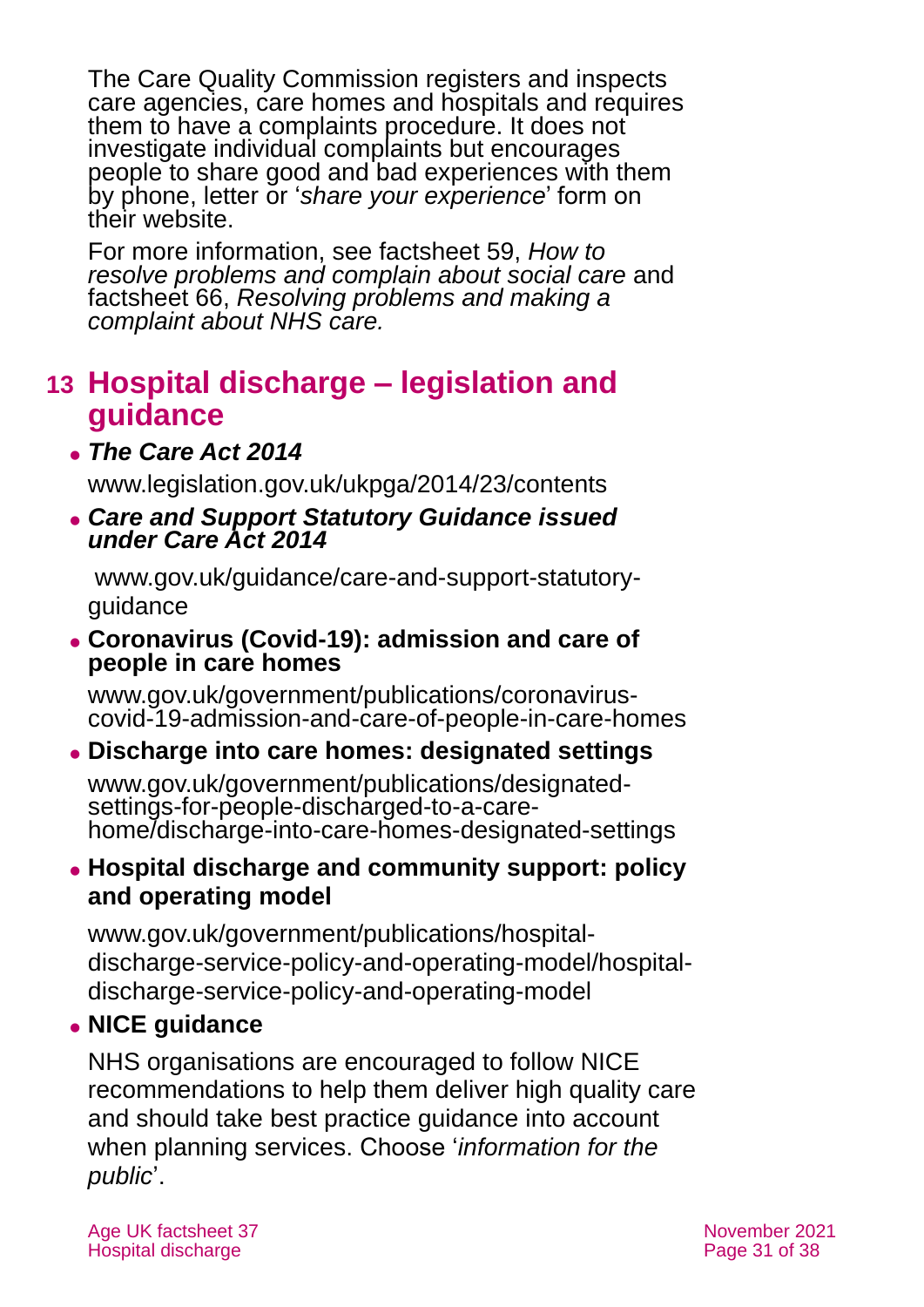## ⚫ **Quick Guide: Discharge to Assess**

[www.nhs.uk/NHSEngland/keogh](http://www.nhs.uk/NHSEngland/keogh-review/Documents/quick-guides/Quick-Guide-discharge-to-access.pdf)[review/Documents/quick-guides/Quick-Guide](http://www.nhs.uk/NHSEngland/keogh-review/Documents/quick-guides/Quick-Guide-discharge-to-access.pdf)[discharge-to-access.pdf](http://www.nhs.uk/NHSEngland/keogh-review/Documents/quick-guides/Quick-Guide-discharge-to-access.pdf)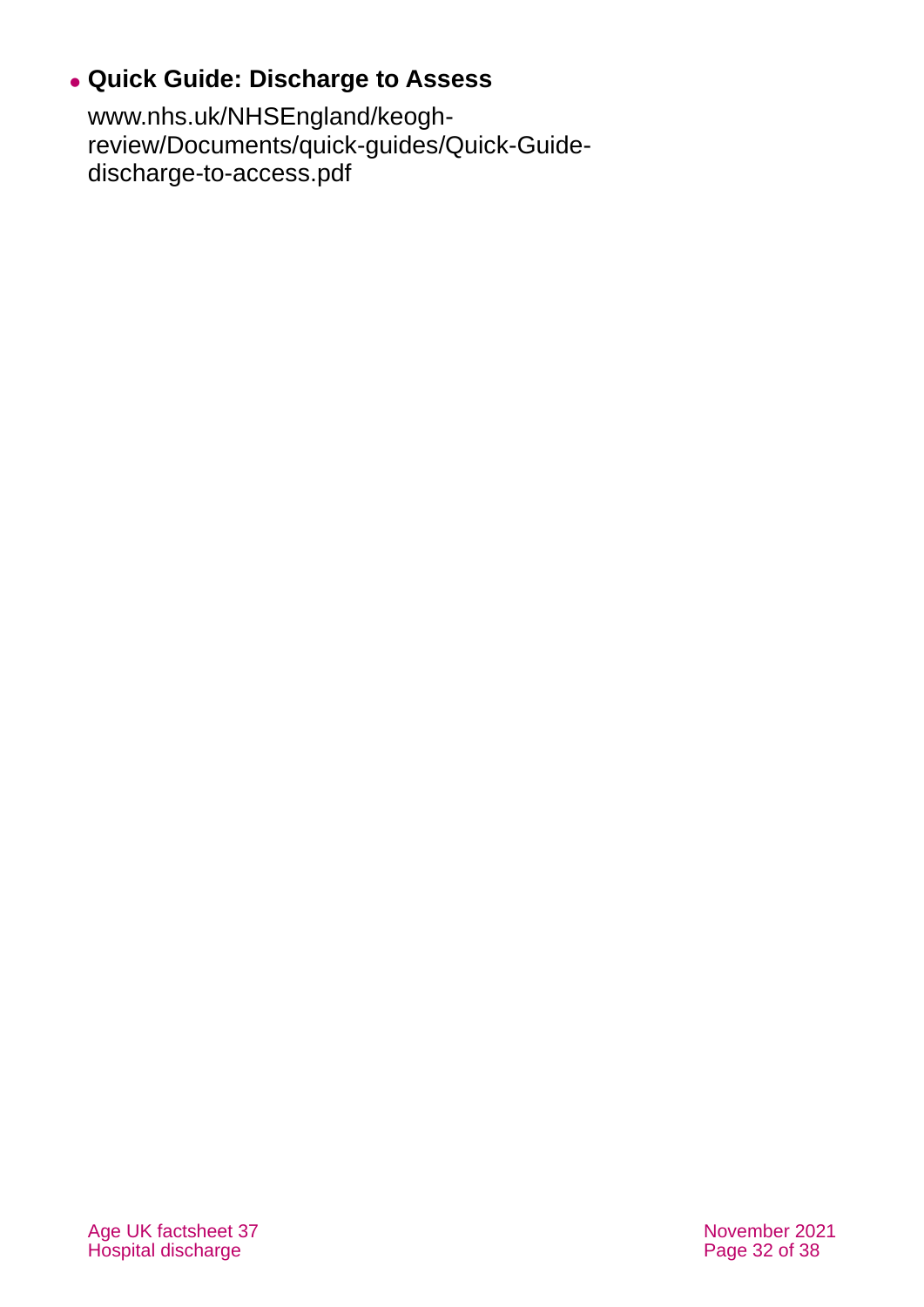## **Useful organisations**

#### <span id="page-32-0"></span>**Alzheimer's Society**

[www.alzheimers.org.uk](http://www.alzheimers.org.uk/) Telephone helpline 0333 150 3456

Provides information about all types of dementia and supports people, their families and carers including a range of factsheets.

#### **British Red Cross Society**

[www.redcross.org.uk](http://www.redcross.org.uk/) Telephone 0808 196 3651 (during coronavirus pandemic)

Services include transport and escort, medical loan, emergency response, fire victim's support, domiciliary care, Home from Hospital schemes and first aid mainly provided by volunteers from local centres.

#### **Carers Trust**

[www.carers.org](http://www.carers.org/) Telephone 0300 772 9600

Offers information, online forums and support for carers.

#### **Carers UK**

[www.carersuk.org](http://www.carersuk.org/) Telephone 0808 808 7777

Provides information and support for carers.

#### **Care Quality Commission**

[www.cqc.org.uk](http://www.cqc.org.uk/) Telephone 03000 61 61 61 (free call)

Independent regulator of adult health and social care services in England, covering NHS, local authorities, private companies or voluntary organisations and people detained under the *Mental Health Act*.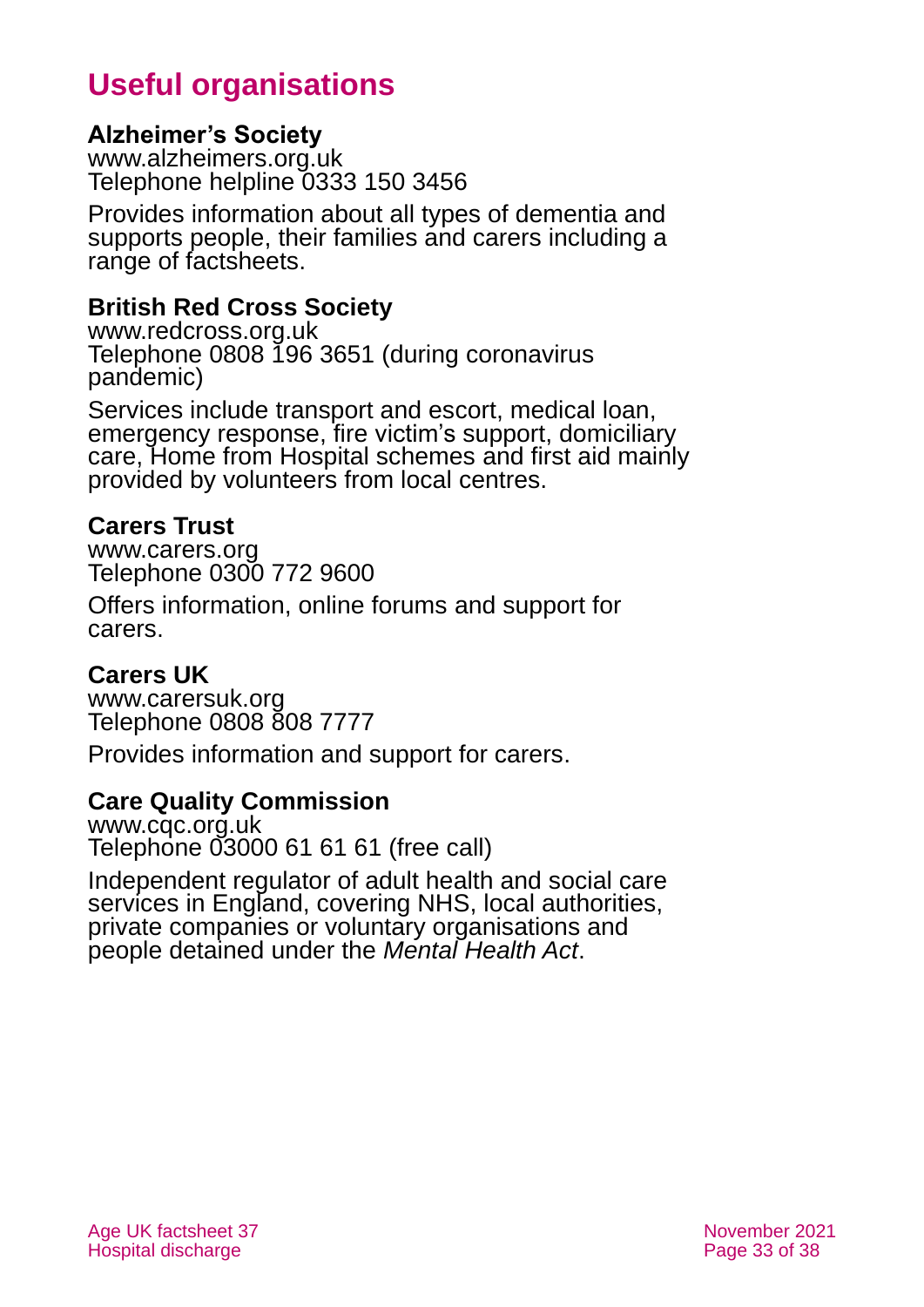#### **Disability Service Centre**

[www.gov.uk/disability-benefits-helpline](http://www.gov.uk/disability-benefits-helpline)

Provides advice or information about claims for Disability Living Allowance, Personal Independence Payment or Attendance Allowance.

#### **Attendance Allowance**

Telephone 0800 731 0122

#### **Disability Living Allowance**

Telephone 0800 731 0122 if you were born on or before 8 April 1948 Telephone 0800 121 4600 if you were born after 8 April 1948

#### **Personal Independence Payment**

Telephone 0800 121 4433

#### **EAC FirstStop Advice**

<http://hoop.eac.org.uk/hoop/start.aspx> Telephone helpline 0800 377 7070 (to request email advice)

Provides information on housing options for older people and signposts to relevant advice organisations.

#### **Homecare Association**

[www.homecareassociation.org.uk/](http://www.homecareassociation.org.uk/) Telephone 020 8661 8188

The professional association of home care providers from the independent, voluntary, not-for-profit and statutory sectors.

#### **Hospice UK**

[www.hospiceuk.org](http://www.hospiceuk.org/)

The national voice of hospice care in the UK. They have a web-based postcode hospice finder.

#### **[Local Government and Social Care](https://www.lgo.org.uk/) Ombudsman**

[www.lgo.org.uk](https://www.lgo.org.uk/) Telephone helpline 0300 061 0614

Investigates complaints about local authorities and social care providers.

#### **Macmillan Cancer Support**

[www.macmillan.org.uk](http://www.macmillan.org.uk/) Telephone helpline 0808 808 00 00

Provides information, advice and support for people with cancer, their families and carers.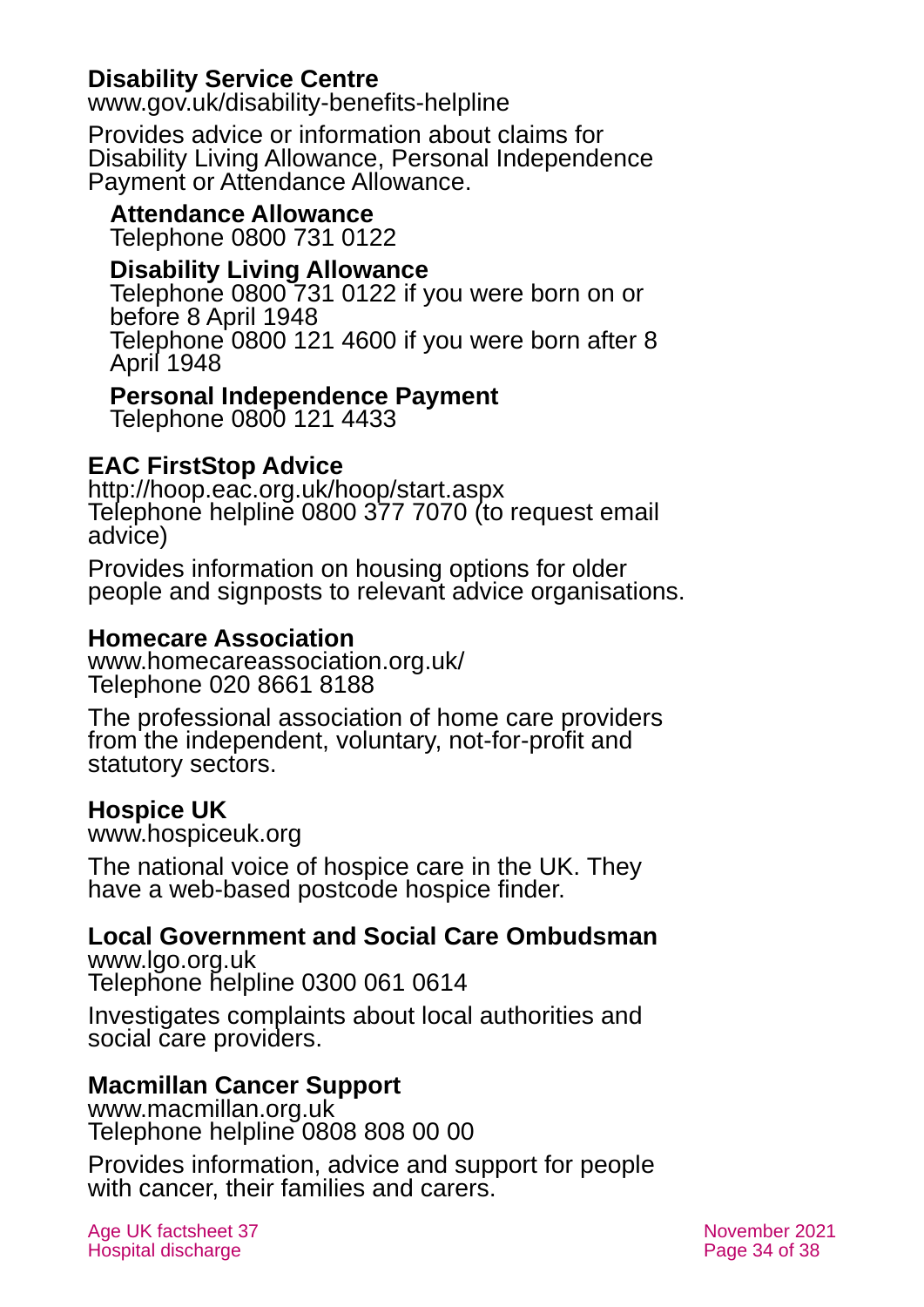#### **Marie Curie**

[www.mariecurie.org.uk](http://www.mariecurie.org.uk/) Telephone 0800 090 2309

Offers expert care guidance and support to people living with any terminal illness and their families.

#### **[NHS website](https://www.nhs.uk/)**

[www.nhs.uk/](https://www.nhs.uk/)

Government website that provides information on health conditions and a guide to care and support.

#### **Royal Voluntary Service**

[www.royalvoluntaryservice.org.uk/](http://www.royalvoluntaryservice.org.uk/) Telephone 0330 555 0310

Provides services for older people through the activities of its volunteers.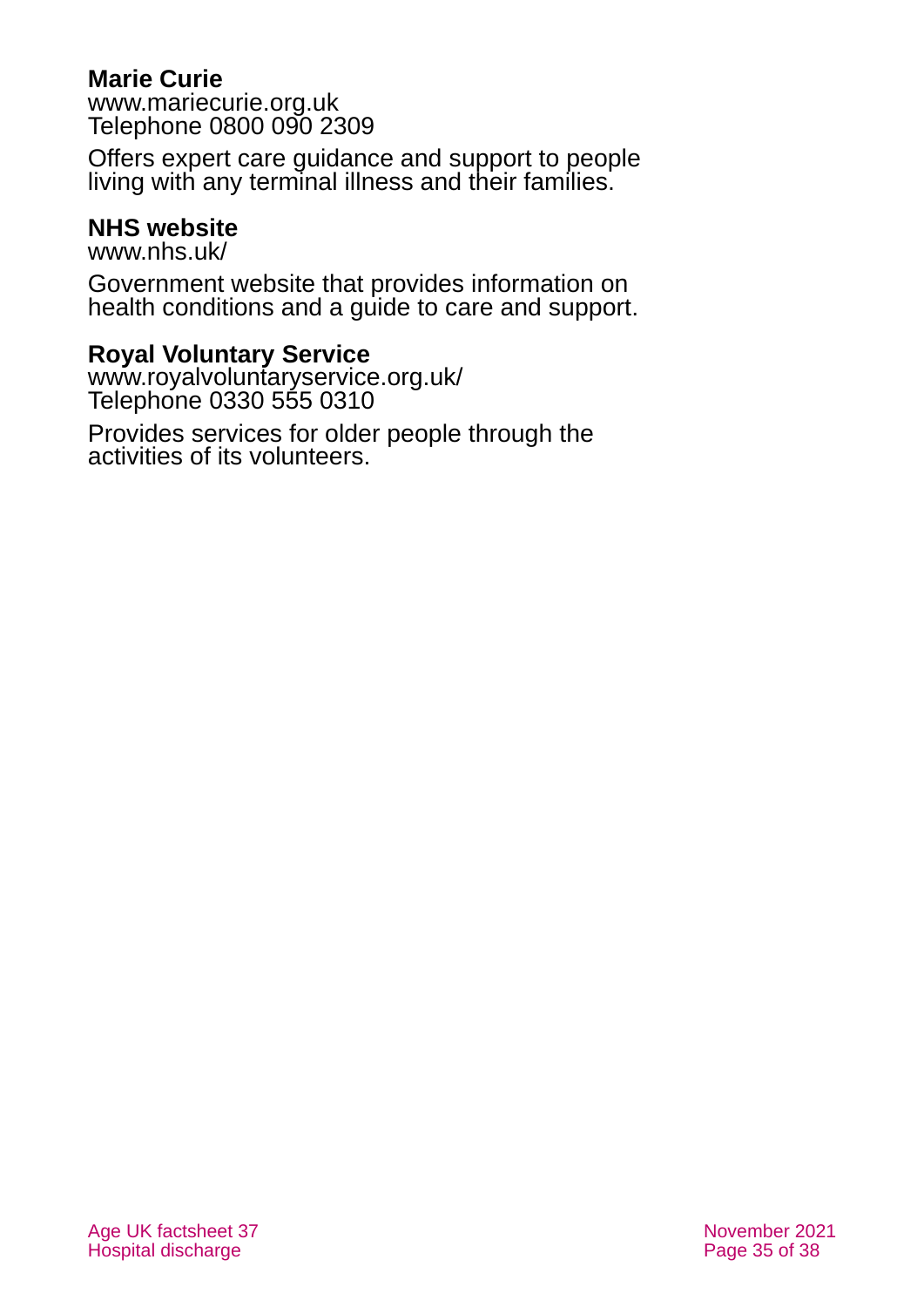Age UK factsheet 37 November 2021 Hospital discharge **Page 36 of 38**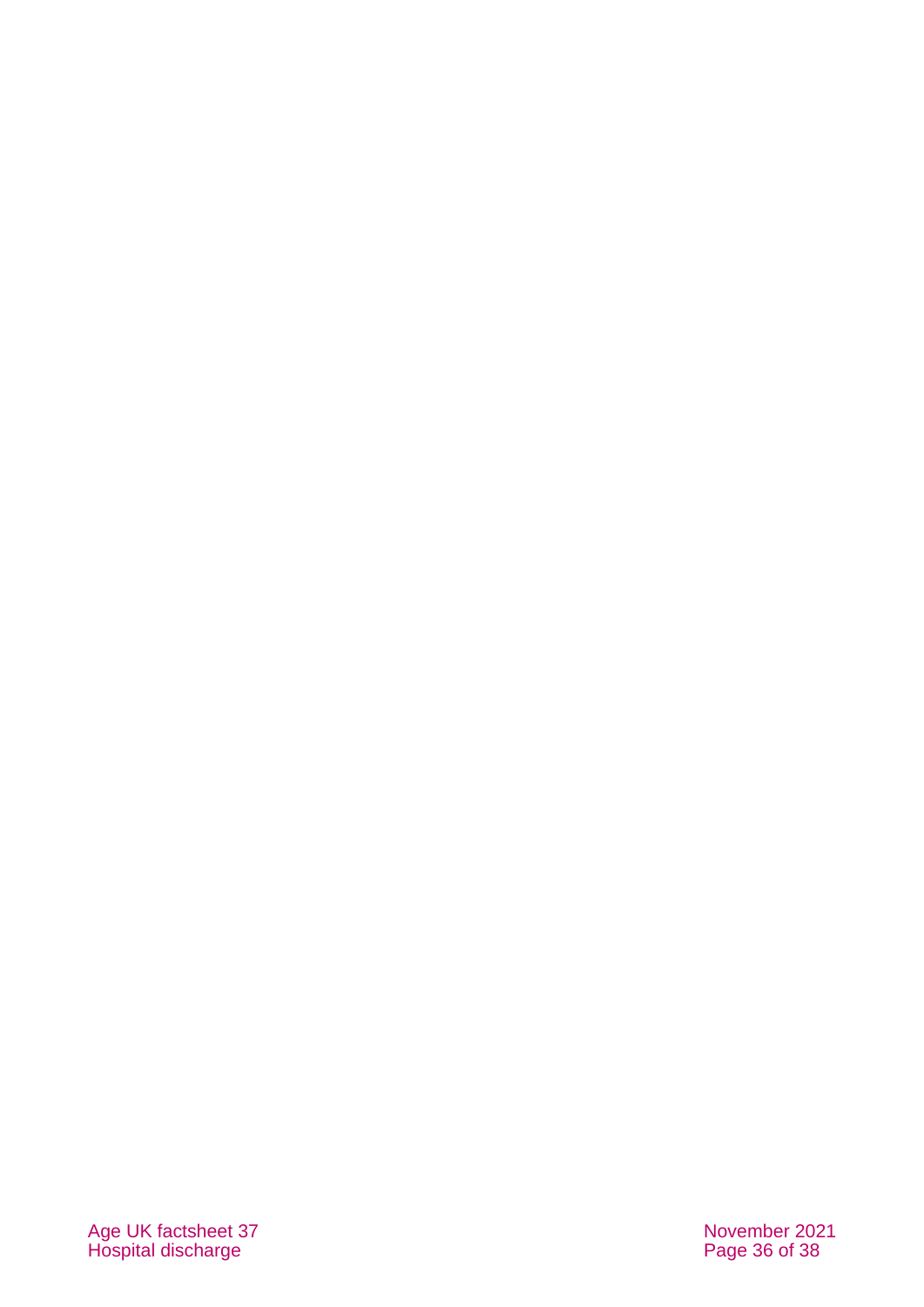## **Age UK**

Age UK provides advice and information for people in later life through our Age UK Advice line, publications and online. Call Age UK Advice to find out whether there is a local Age UK near you, and to order free copies of our information guides and factsheets.

#### <span id="page-36-1"></span>**Age UK Advice**

[www.ageuk.org.uk](http://www.ageuk.org.uk/) 0800 169 65 65 Lines are open seven days a week from 8.00am to 7.00pm

#### **In Wales contact**

#### <span id="page-36-0"></span>**Age Cymru Advice**

[www.agecymru.org.uk](http://www.agecymru.org.uk/) 0300 303 4498

#### **In Northern Ireland contact**

# **Age NI**

[www.ageni.org](http://www.ageni.org/) 0808 808 7575

#### **In Scotland contact**

## <span id="page-36-2"></span>**Age Scotland**

[www.agescotland.org.uk](http://www.agescotland.org.uk/) 0800 124 4222

## **Support our work**

We rely on donations from our supporters to provide our guides and factsheets for free. If you would like to help us continue to provide vital services, support, information and advice, please make a donation today by visiting [www.ageuk.org.uk/donate](http://www.ageuk.org.uk/donate) or by calling 0800 169 87 87.